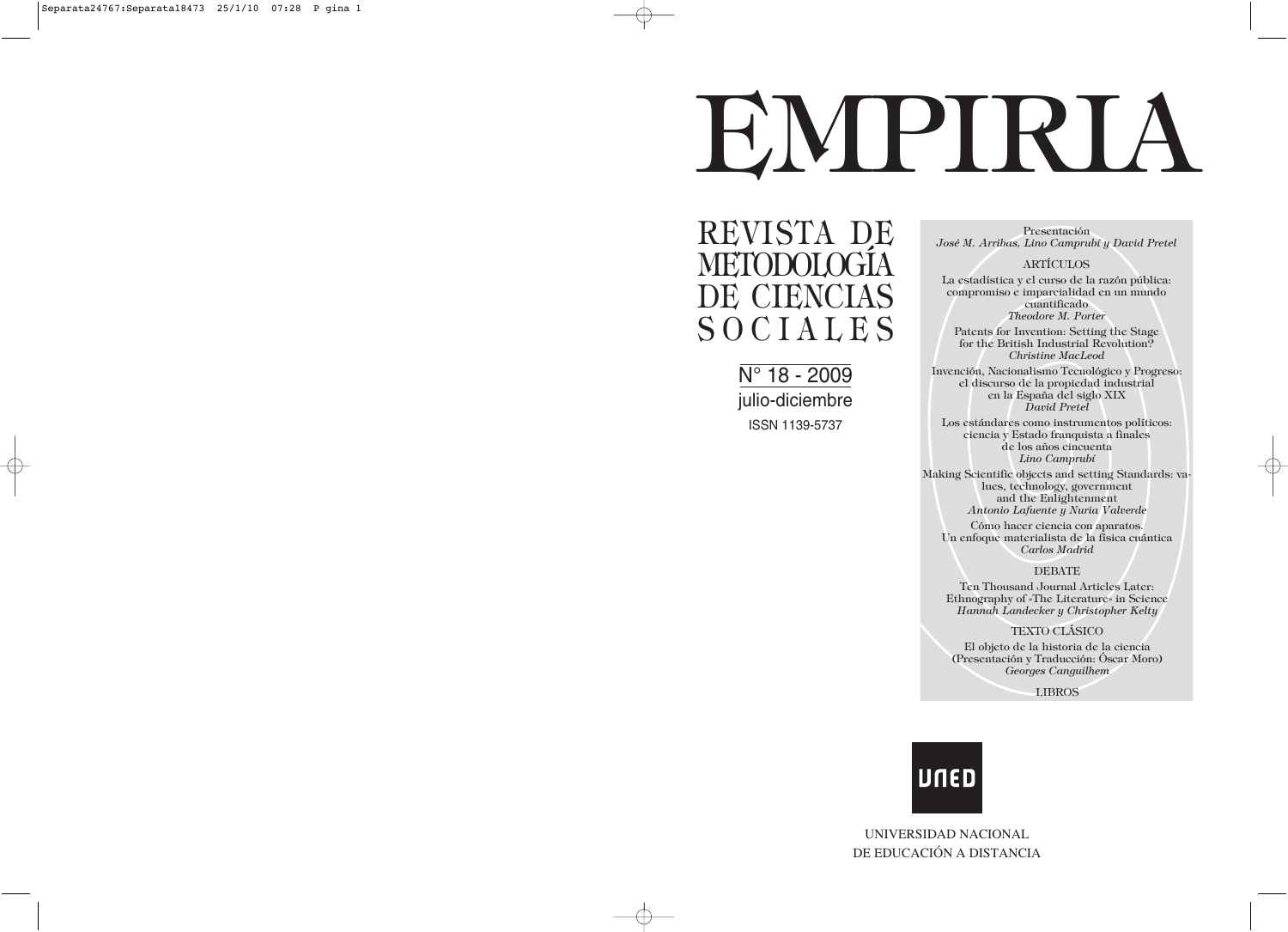### *Ten Thousand Journal Articles Later: Ethnography of «The Literature» in Science*

#### CHRISTOPHER KELTY

UCLA Center for Society and Genetics ckelty@ucla.edu

#### HANNAH LANDECKER

UCLA Center for Society and Genetics landecker@soc.ucla.edu

> **Recibido:** 26.05.2009 **Aceptado:** 02.11.2009

#### **1. FIRST, TWO STORIES**

1. A subfield of biology emerged in the 1960s called cell fusion. As with many developments in post-World War II sciences, the literature of cell fusion was bewildering for many reasons, not least because of its sheer volume – this work was being done in hundreds of laboratories, generating thousands of publications. Early papers on microinjection and nuclear transplantation were grouped under cell fusion even though they didn't necessarily have much to do with one another nor did they cite each other, even when included in the same volume of collected papers. The new cellular forms created by fusion led to an explosion of new words to describe them, making it difficult to determine when people were talking about the same thing referred to by different terms.

In addition, there were many papers cited and discussed in cell fusion literature that did not really involve fusing cells, which made it hard to determine what lay within the field of inquiry. While cell fusion seemed to clearly foreshadow the ideas and practices of both cloning and making transgenic organisms, there were no clear causal links to trace genealogical lines with. Scientists interviewed decades later had little to say about this work other than how quickly it was replaced by genetic engineering, or how it led to monoclonal antibodies, a useful biotechnical tool. Many younger scientists did not even know about it. You might even ask why it seemed to have any coherence at all, much less one that might necessitate historical analysis.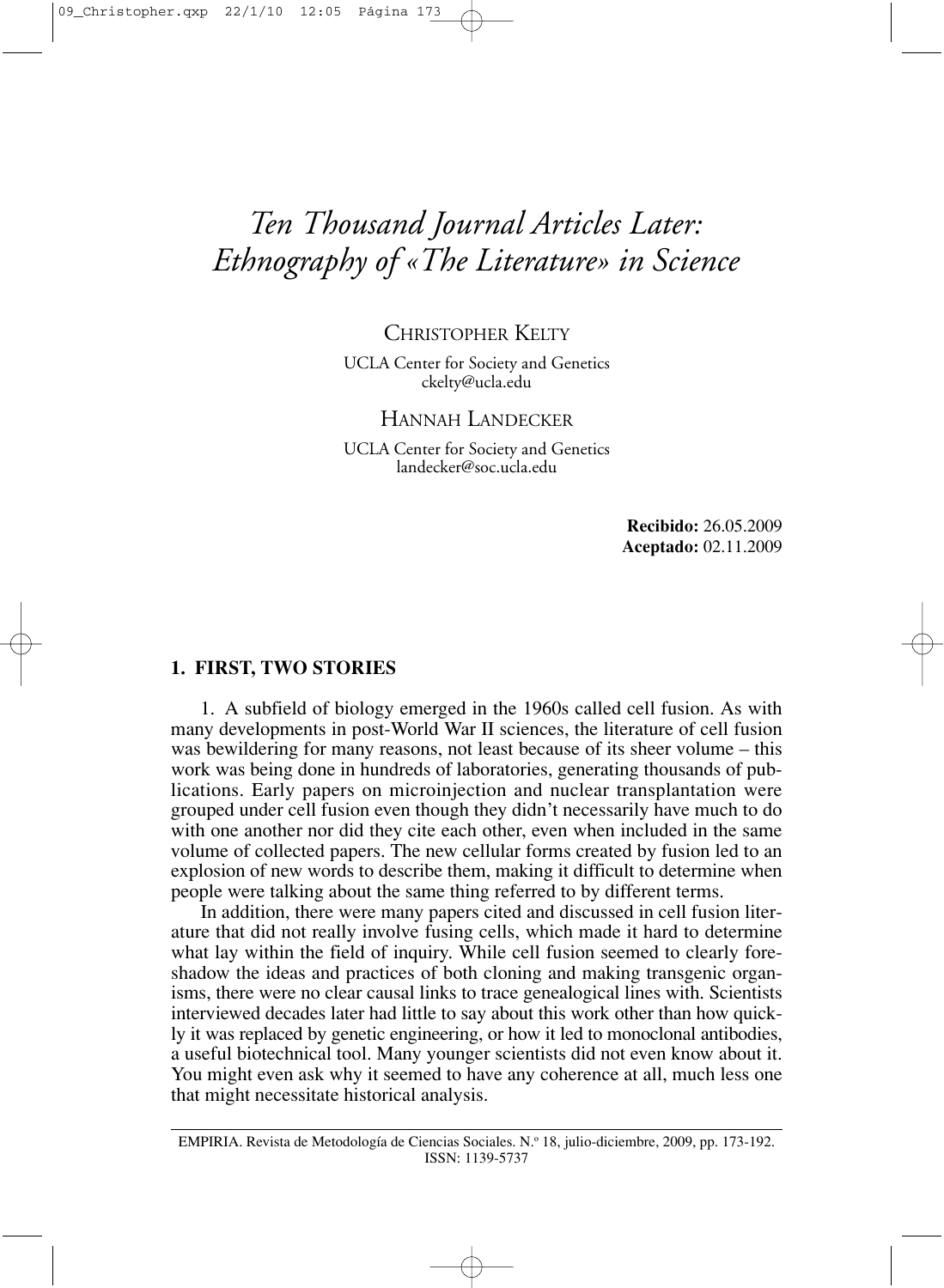Here is one answer: Cell fusion marked the emergence of a new mode of approaching living matter which emphasized reproduction without sex and the internal compatibility of all life inside the cell membrane. Well before genetic engineering or cloning, the living cell as manipulable technical space was being established. What was going on in this literature was a gradual, cumulative process of redefinition of a core biological concept, that of *hybridity*. It was being redefined in practice, through the literal making of objects understood as hybrids, whose living properties came as a surprise to their makers. Cell fusion was just what it sounds like: the fusion, by artificial means, of different kinds of cells with one another. Much to the experimenters' surprise, the fused cells did not die in disorganized chaos, but instead their nuclei would merge, and the cells would even continue dividing with the chromosomes from both parent cells. Cells were fused across species boundaries, and extraordinary hybrids with the chromosomes of mouse and man, or hen and man, or mouse and rat became permanent cell lines.

These experiments made it clear that once the cell membrane was breached and resealed, whatever was on the inside of the cell was compatible across extreme biological difference. Experimenters spoke of functioning multi-part enzymes composed of rat subunits and mouse subunits, of human proteins produced in mouse cells – well before the language of genetic homology across species produced by large-scale gene sequencing. Biologists quickly moved on to juxtaposing all kinds of biological difference in the same cellular space. They would fuse old cells with young ones, malignant ones with normal ones, cells at different locations in the cell cycle, differentiated cells with undifferentiated cells. It didn't matter if cell fusion proper was used – early microinjection and nuclear transplantation were regarded as being of a piece with cell fusion exactly because the principle was to, in the words of one paper on microinjection, «turn the tissue culture cell into a test tube».

Cell fusion faded as quickly as it began, as the much more specific method of genetic engineering promised much higher precision in transferring genetic material between species. Journals founded less than ten years before to address the field changed their names or ceased publication. The significance and fleeting coherency of cell fusion as a field came not from what it turned into directly, but from a reconfiguration of ideas and practices of hybridity. The hybrid, rather than the rare oddity at the edge of species, such as the mule, came to mean the conjunction of biological difference in the same cellular space (Landecker 2007).

2. The discipline of computer science did not exist before 1960. By 1970, several distinct subfields had emerged, each with its own publications, scholarly societies, techniques and practices and *very* large volume of literature. The 1950s therefore were thus a period of odd juxtaposition, creative re-mixing and re-labeling, and productive mixing across many disciplines, ranging from engineering and mathematics, to logic, to biology and neuroscience, to operations research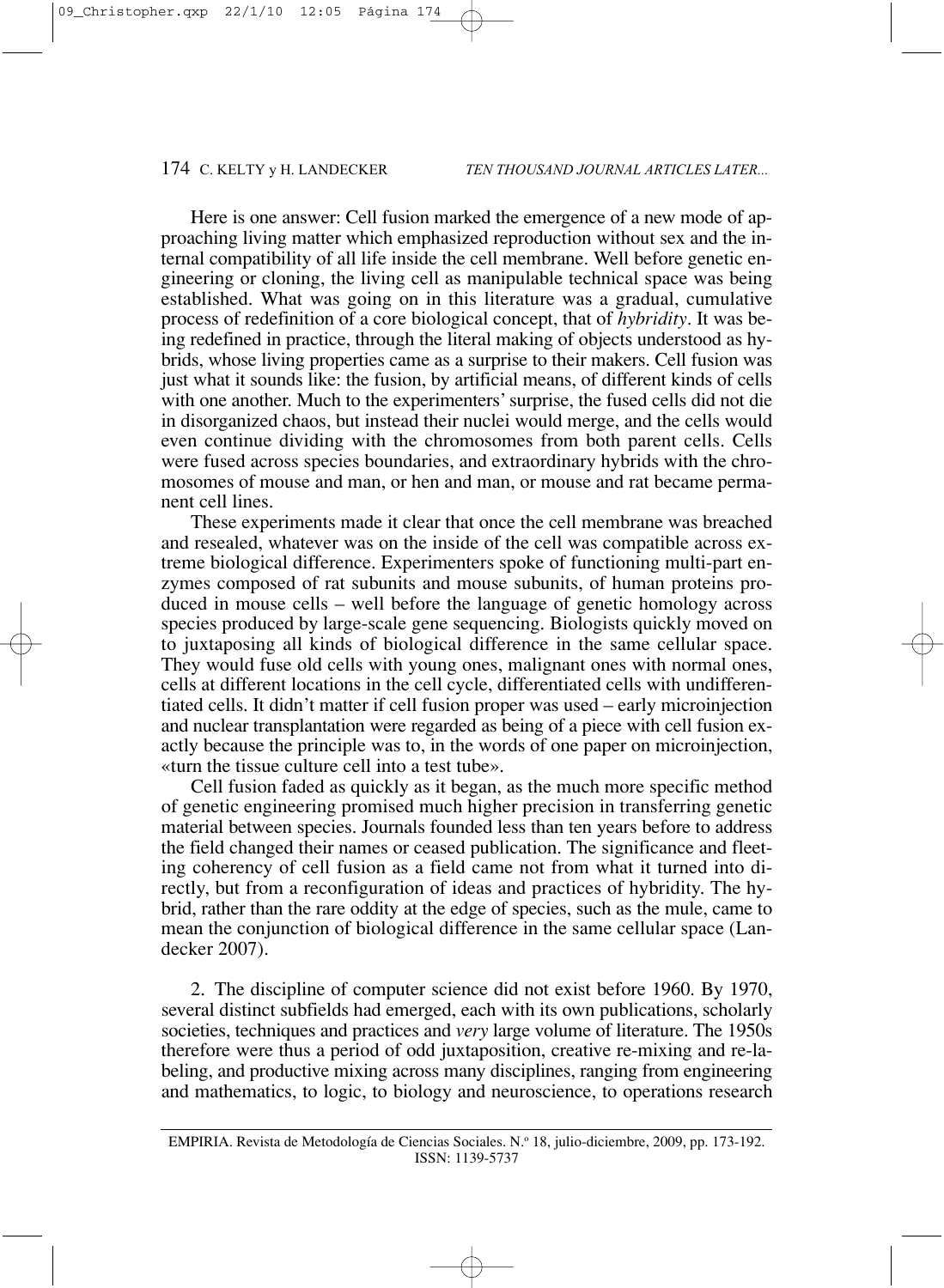

and game theory, to linguistics and cognitive science. Some research projects that would seem to be in obvious conversation with one another (such as the work on automatic machine translation and the work in linguistics inaugurated by Chomsky) employed different methods and theories; other work created surprising connections. Michael Mahoney (Mahoney 2002) has diagrammed some of these surprises that organized the seeming chaos of computer science before roughly 1965. As with cell fusion, an explosion of new words and new claims emerged in these disciplines, and many papers published in, for instance, the *Communications of the Association of Computing Machinery* or *Annals of Mathematics* seemed to be about neither computing machinery or mathematics. Contemporary computer scientists are rarely aware of the odd proleptic character of this early period, in which no one quite knew what the computer would become; instead, they often tell just-so stories of the origins of their subfields: artificial intelligence, complexity, algorithms and data structures, formal language/automata theory, etc. As with the case of cell fusion, one might well ask whether this early period had any cohesion at all.

One explanation is that this period marked a re-orientation of researchers towards *logic* as something highly plastic and instrument-like. Whereas logic in mathematics and philosophy prior to WWII was, with few exceptions, an intellectual pursuit implicitly organized around epistemology, or the limits of human

EMPIRIA. Revista de Metodología de Ciencias Sociales. N.º 18, julio-diciembre, 2009, pp. 173-192. ISSN: 1139-5737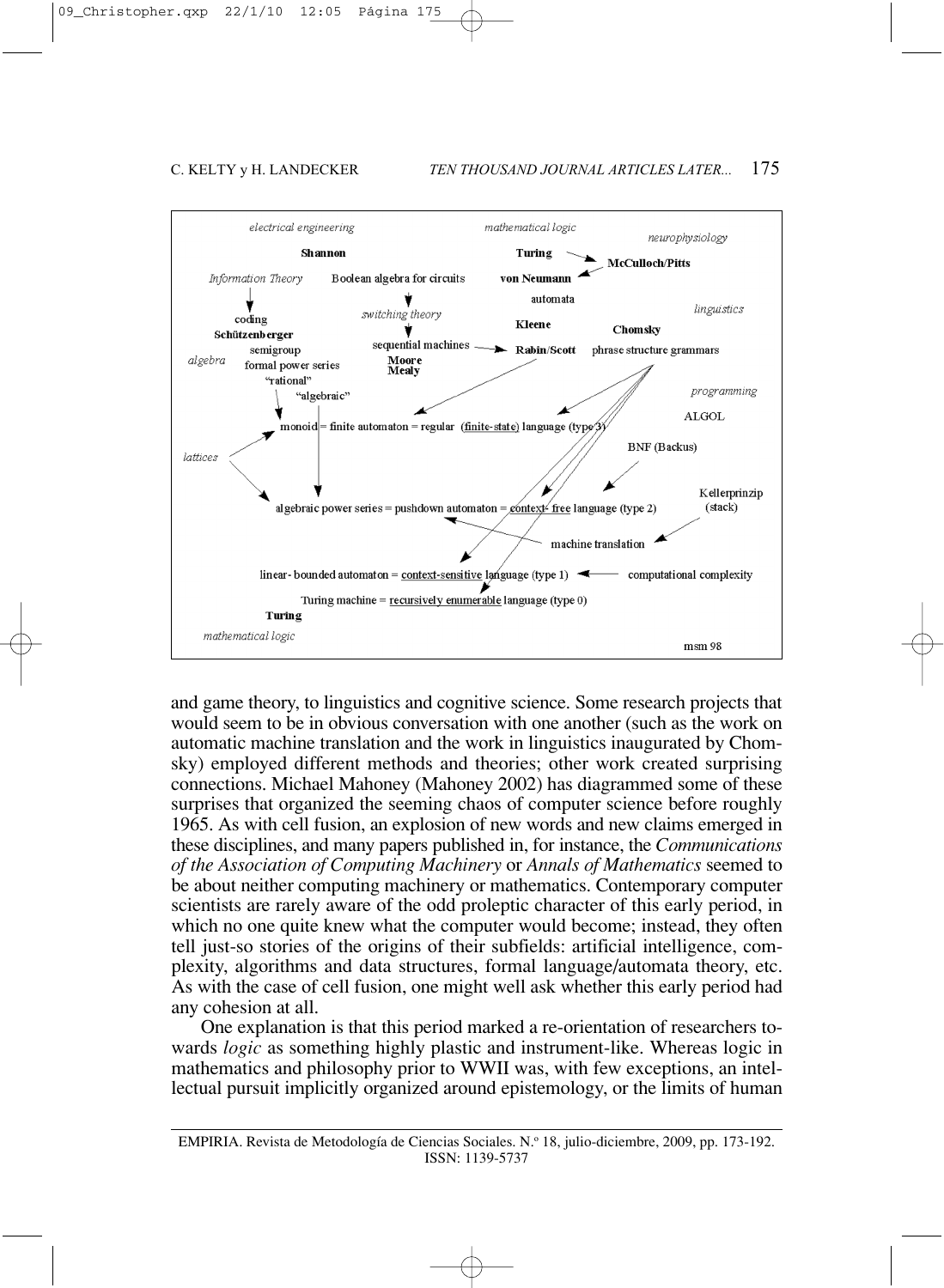reason, after WWII, logic branches off, and becomes a distinctly technical affair, buttressed by inventions like Shannon's boolean logic of circuits, McCulloch and Pitts diagrams and models of logical nets in a brain, Chomsky's formal grammars, and Stephen Kleene's formalization of an algebra of regular expressions. The profusion of literature in this period is only tangentially related to the appearance of real computing machines; analyzing it reveals that across a stunning array of disciplines, people were creating new logical instruments, often couched in one or another disciplinary language and formalism (propositional calculus, an algebra of recursive functions, semi-group theory, or new ones like Chomsky's grammars and McCulloch and Pitts' nerve nets); citation analysis reveals, at least, the forms of direct borrowing that occurred, but does not reveal the context in which ideas about designing circuits started to seem like a good way to search for patterns in text (regular expressions) (Kelty n.d.), or ideas about designing algorithms became fodder for defining a formal language of biological growth (L-Systems) (Kelty and Landecker 2004).

Over time, some of these «logical instruments» have gone from being theoretical or mathematical research pursuits to core tools in computer science (as in the case of compilers, parsers and lexical analyzers in the 1970s); others have opened up whole new fields of mathematics, as in the case of formal language and automata theory; still others, such as the logical analysis of software for its verification and model checking (whether it will work and what it means for it to be «correct»), have seen fast growth and surprising failures along the way (MacKenzie 2001). Many new institutions re-configured themselves around these new tools and approaches, including the new computer science departments at places like Carnegie Mellon, Stanford, and MIT, but also sites like Bell Labs and the Stanford Research Institute. Logical instruments, much more than logic as such, came to be a kind of object that could be worked on and shared across disciplines, and could be transformed equally into mathematical formalisms, algorithms and new forms of software and hardware. The history of modeling in contemporary science may well be tied to the emergence of these new logical forms, visible in this early literature (Wise 2004). Indeed, it may be that by investigating the surprising ways in which researchers started to play with, transform, and operationalize logic, one can come-perhaps ironically-to understand something about the nature of scientific thought itself.

#### **2. HISTORY OF SCIENCE AND THE «MASS OF FACTS»**

Both of these cursory stories are attempts to come to terms with the vast scale of post World War II science, technology and engineering; they are attempts at synthetic accounts of long-term, large-scale changes in thought and practice in the 20<sup>th</sup> century. By contrast, much work directed at science in this time period in the fields of sociology, history and anthropology of science and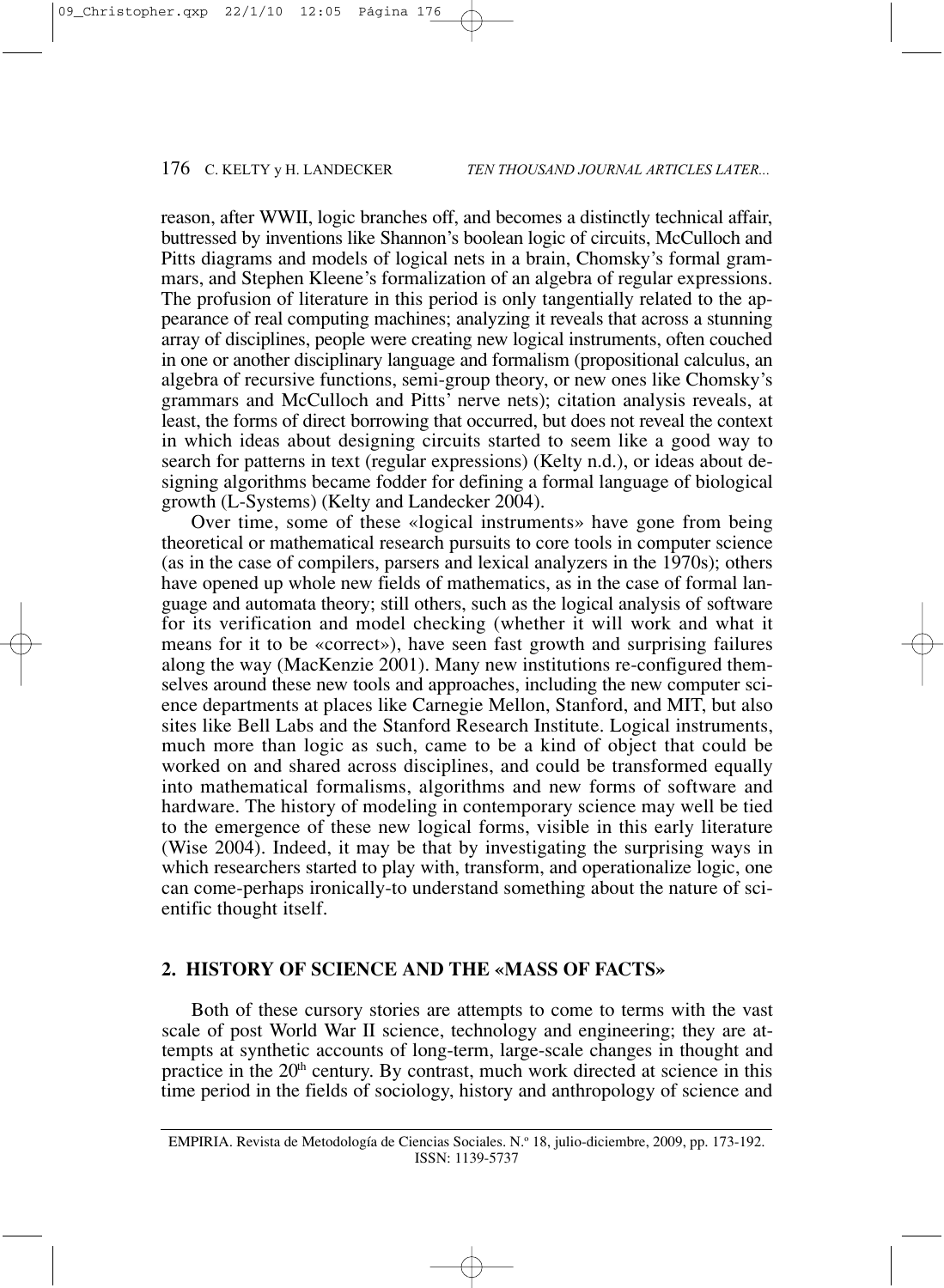technology is conducted on specific cases, people and places. There are many case studies and few synthetic works to give one ways to stitch together these case studies into some larger sense of what has happened, particularly since World War II, save by making grandiose generalizations about life, or information, or capitalism. We suggest here that this is not only a failing of contemporary analysis, but a feature of the period itself. There is, for example no *Origin of the Species* for 20<sup>th</sup> Century biology; there are certainly conceptual and practical advances with as much or more significance, but the scale and structure of  $20<sup>th</sup>$ century science is such that a Darwin of the  $20<sup>th</sup>$  century is not possible. By extension, the scale of science in the twentieth century, and into the present, creates a methodological challenge for historical work not answered by oral history, traditional archival techniques, or close reading of select texts.

How does one *fathom* the movements of science and technology in this period? What we propose here is a reconceptualization of historical reading and research practices regarding the published literature produced by twentieth century science, technology and engineering, a creative reformation of historical methods that takes account of a massive change of scale and kind in how scientific knowledge is circulated. Instead of case studies or close reading, what we propose is *highly specific empirical work on the general,* through developing a specific approach to the massive bodies of literature produced in this period, an approach we think if as treating *The Literature as an informant.* This approach is a deliberate anthropomorphization of this 'body' as something to be observed and engaged as something alive with concepts and practices not necessarily visible through the lens of single actors, institutions or key papers. We lay out the problem of the literature, and then discuss methodological approaches to working with it. Although an anthropomorphism might suggest unity, this is far from our intention; rather we want to indicate the notion of a complex body of processes, organs, functions, discourse and complex motives which it is possible to probe, dissect and experiment upon in a similar manner to the body and mind of an informant.

Historians of science have spent much time in recent years elaborating the history of reading (Blair 2004; Daston 2004; Johns 2000; Secord 2000; Topham 2004). Through this work, reading practices have emerged as essential to understanding the reception of scientific texts and the generation of meaning in specific contexts, and these reading practices have been linked to transformations in publishing practices, allowing the reinterpretation, for example, of the Darwinian revolution as «an episode in the industrialization of communication and transformation of reading audiences». (Secord 2000:2), quoted in (Topham 2004:437) Much of this excellent work is part of the history of the book, much of it has been conducted on science in the  $19<sup>th</sup>$  century or earlier; what happens to reading in the age of the ever more standardized journal article and the computer? What happens when a body of literature goes through a transition from something that one person might read all of, to something far larger than anyone can digest? What happens to reading and thinking after such a «bibliographic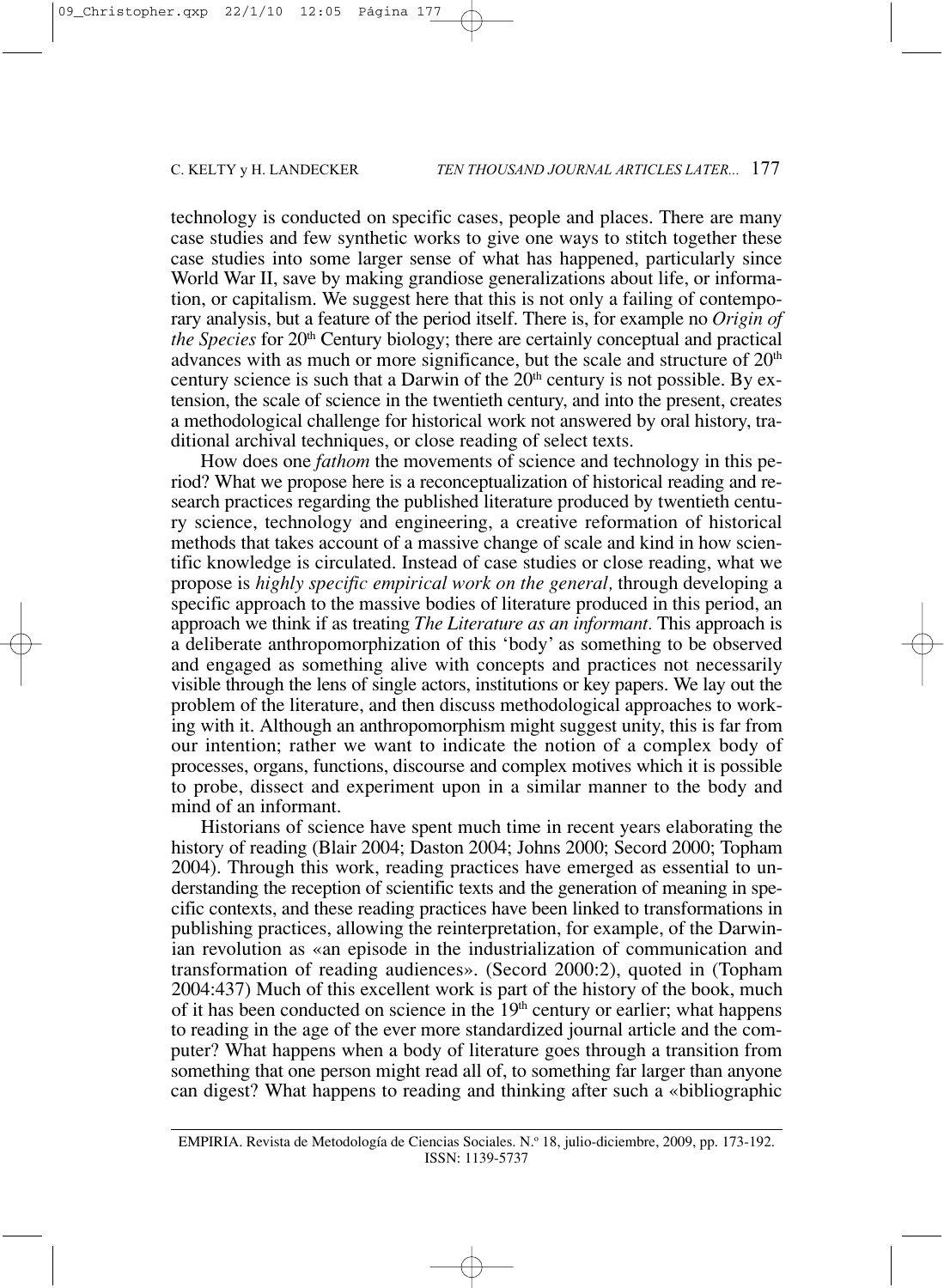transition»? Further, with these transformations, what has happened – or should happen – to the reading practices not just of scientists and popular audiences, but of historians of science and technology as well?

Common to the cell fusion and computer science stories recounted here is that they were both derived from a vast expanse of short papers sharing in the process of redefining some pretty fundamental concepts. This literature was produced in the diverse settings of many labs and institutions, by many people and experiments, and it was published in many different technical manuals, conference proceedings, journals and books – although books in latter half of the twentieth century occupy no place of privilege, giving way to the journal article as primary vehicle of science communication. One of the primary practical quandaries in deriving these stories was the basic one of where to look: what to read and how to read it, what to include and what to leave out, activity conducted within the double bind of how to determine a field of inquiry before its definition is even possible.

To rely on disciplinary or institutional boundaries in demarcating zones of close historical attention in this mass of literature is dangerous-at the very least because the question of the remaking of disciplines is itself one of the core questions one might ask, as in the cases of cell fusion or computer science. The knowledge and practices depicted in The Literature are themselves part and parcel of a remixing and reformatting of disciplines and scholarly identities that will only subsequently map onto the new fields that emerge. Individual scientists who lived through the events beat idiosyncratic routes through their times and rarely have a synoptic grasp of the literature they were immersed in at a discrete time point many decades before; as valuable as their perspectives are, they are extremely partial narratives overlaid with assumptions about what eventually proved important, or with what came in the years between event and interview. Institutional and individual archives similarly provide important but highly specific and partial insights about institutions and individuals, insights that are not necessarily additive as parts of a whole. Archiving practices themselves reinforce these partialities through the reliance on basic categories such as the archives of personal papers or institutions, which enhance findability even as they obscure connections and structures that might exist in The Literature as it lives and breathes.

To answer these challenges, we argue, requires an in-depth engagement with The Literature. We describe and objectify this entity in uppercase intentionally, to underline its existence as more than a bunch of individual works to be read; in fact, a defining characteristic of the Literature is its volume, a volume that goes beyond the physical capacities of any individual researcher to read and whose dynamics are not necessarily visible to any of its individual participants. Anyone who has typed a set of what they thought were specific keywords into Medline and gotten 723,000 hits and a polite query about narrowing the search will have a sense of the mind-boggling scale of this entity often referred to as a «body» of literature. Even earlier in the twentieth century, when there were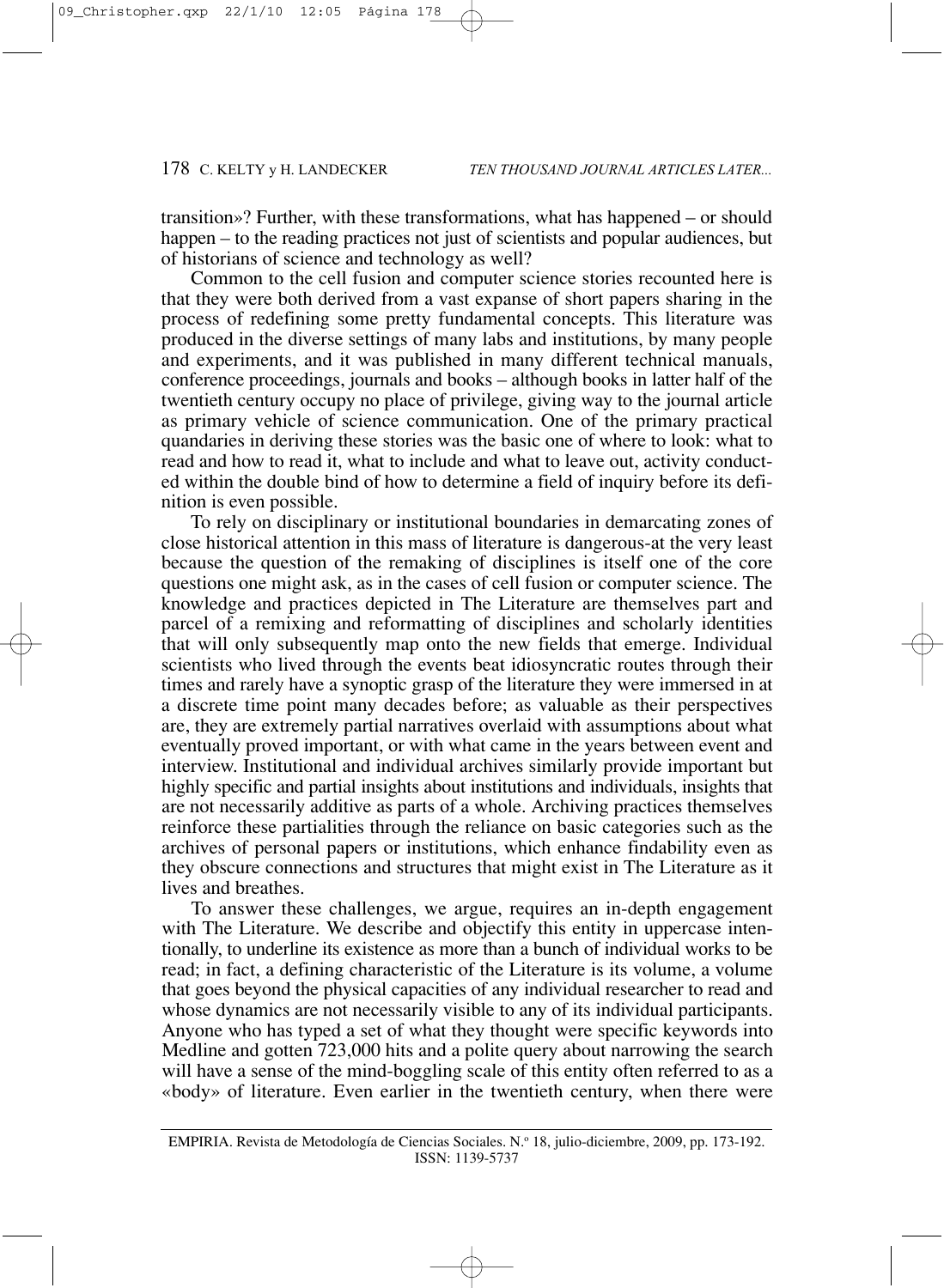fewer scientists and fewer journals, the volume of the literature was huge<sup>1</sup>. This does not mean it cannot be systematically studied and interpreted, and we draw on the fields of cultural anthropology and literary history in delineating a mode of *ethnography* of the Literature as one approach to the reimagination of reading in doing historical work at mass scale. In suggesting a combination of quantitative and interpretative methods, we attempt to sail between the Scylla of citation indexing and the Charybdis of rhetoric of science, with their respective macro and micro approaches to textual sources. If, as we suggest, it is in the Literature that concepts and practices move and leave their traces, and that the Literature has its own dynamics and forces that are not the same as the individual production and consumption of discrete pieces of it, is there a way to quantitatively grasp these changes, and yet not abandon reading and interpretation?

The problem of studying literature at massive scale is not exclusive to the history of science. As Franco Moretti has observed of the history of the novel, most scholars in this field study only a minimal fraction of the literary field of any given time period:

> A canon of two hundred novels, for instance, sounds very large for nineteenth century Britain, but it is still less than one percent of the novels that were actually published: twenty to thirty thousand, more, no one really knows – and close reading won't help here, a novel a day every day of the year would take century of so…And its not even a matter of time, but of method: a field this large cannot be understood by stitching together separate bits of knowledge about individual cases, because it isn't a sum of individual cases: it's a collective system, that should be grasped as such, as a whole. (Moretti 2005:4).

In arguing for what he calls «distant reading», Moretti asks what would happen if literary historians took their cue from the transformations in historical perspective grounded in the *Annales* school, and shifted attention from the close reading of supposedly representative texts – often selected using unclear criteria of their relative success or enduring nature – to a longer-term and larger scale of texts as a whole, over time. In this parallel shift to the *Annales*' call for shifting the historical gaze from the extraordinary to the everyday, he asks, «What literature would we find, in 'the large mass of facts'»? (3). Similarly, we may ask, what histories of science might be found there, and how?

 $<sup>1</sup>$  The growth in volume of the scientific literature over the twentieth century caused particu-</sup> larly marked anxiety at midcentury about the capacity of scientists' minds or memories to cope with the scale, and the dreaming of machines such as Vannever Bush's Memex. Citations. Paul Otlet and the universal encyclopedia. HG Wells universal encyclopedia. Older dreams of a system of complete management of knowledge MM Slaughter and others? Bush's Memex adds the particular dimension of «traces» through the literature, like book marks or «histories» in a web browser, which could themselves be objectified and shared as a kind of knowledge. Similarity to the literature review, the guidebook.

EMPIRIA. Revista de Metodología de Ciencias Sociales. N.º 18, julio-diciembre, 2009, pp. 173-192. ISSN: 1139-5737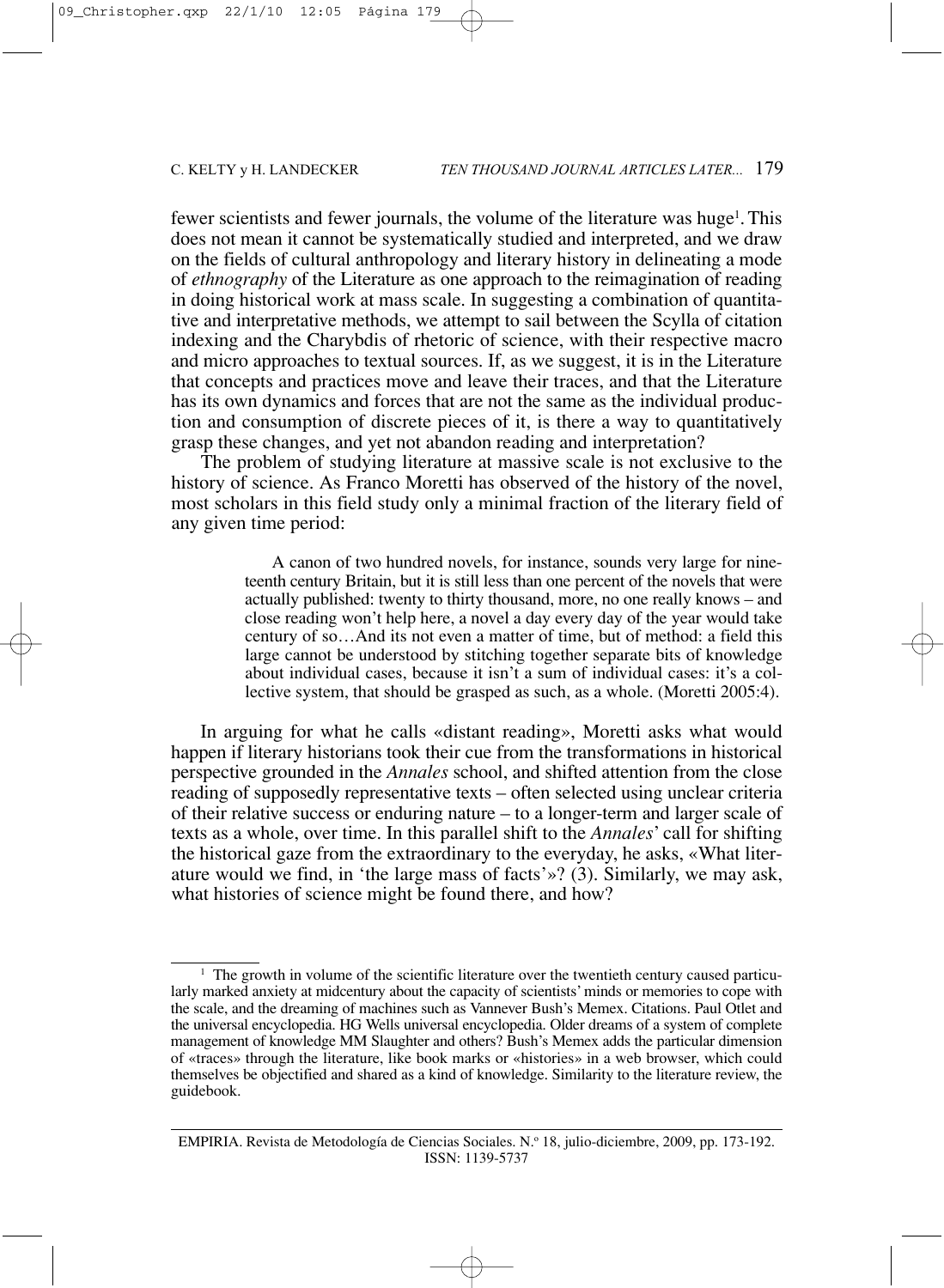#### **3. BETWEEN CITATION INDEXING AND RHETORIC OF SCIENCE**

Moretti's innovation has been to bring quantitative methods and the visualization devices of graphs, maps and trees to a field traditionally dominated by the close examination of a small selection of texts. He argues that you simply see different phenomena through these methods, things that are not visible or fathomable at the scale of the single work. Genre, for instance, is often approached by choosing a representative example. Through work with that example, the genre is defined as a whole. Moretti questions this use of the text as the representative object of knowledge for investigating genre in history: «Texts are certainly the real objects of literature (in the Strand Magazine you don't find 'clues' or 'detective fictio', you find *Sherlock Holmes*, or *Hilda Wade*, or the *Adventures of a Man of Science*), but they are not the right *objects of knowledge* for literary history». (Moretti 2005:76 original emphasis).

Quantitative visualization of a field of novels as a tree that represents both those branches that continue and those that end (borrowed from Darwin's *Origin of Species*), by contrast, visualizes genre as a 'diversity spectrum' (a term borrowed from the evolutionary theory of Ernst Mayr). An individual text can never represent the internal multiplicity of this spectrum; moreover, the choice of representative texts abandons almost all of the archive, whereas including the field in the tree makes them visible. «Instead of reiterating the verdict of the market, abandoning extinct literature to the oblivion decreed by its initial readers, these trees take the lost 99 per cent of the archive and reintegrate it into the fabric of literary history, allowing us to finally 'see' it» (Moretti 2005:77) 2 . Similar insights apply to the place of little-cited or obscurely published scientific papers, gray literature, or technical manuals in historical analysis, which are often ignored or simply overlooked because they didn't seem to have a big «impact» at the time – but «impact» might not be the right measure of historical value. The Literature is huge enough that it contains multiplicities; the world of scientific publication has its minor and major literatures, which contain stories that no one's telling, because they can't discern them.

Borrowing back from an analysis that itself borrows heavily from the history and philosophy of science is complicated here by the fact that history of science and science and technology studies are not naïve to quantitative study of scientific literature, a practice which became established with the theory and tools of citation analysis. Unlike novels, scientific papers are explicitly structured to connect to one another, primarily through the citation, the use of keywords and the standardized structure of format and organization.

<sup>2</sup> Using quantitative graphical methods you see *genres* quite differently – as temporary structures in the historical flow, «morphological arrangements that *last* in time, but always only for *some* time» (14); for a time – 25 to 30 years in his analysis – they function to structure «normal literature» (an analogy to normal science), until the form is no longer capable of representing the most significant aspects of contemporary reality (17-18). Cycles of genres, he argues, are exactly the kind of hidden thread of literary history that can be opened by the quantitative history of literature.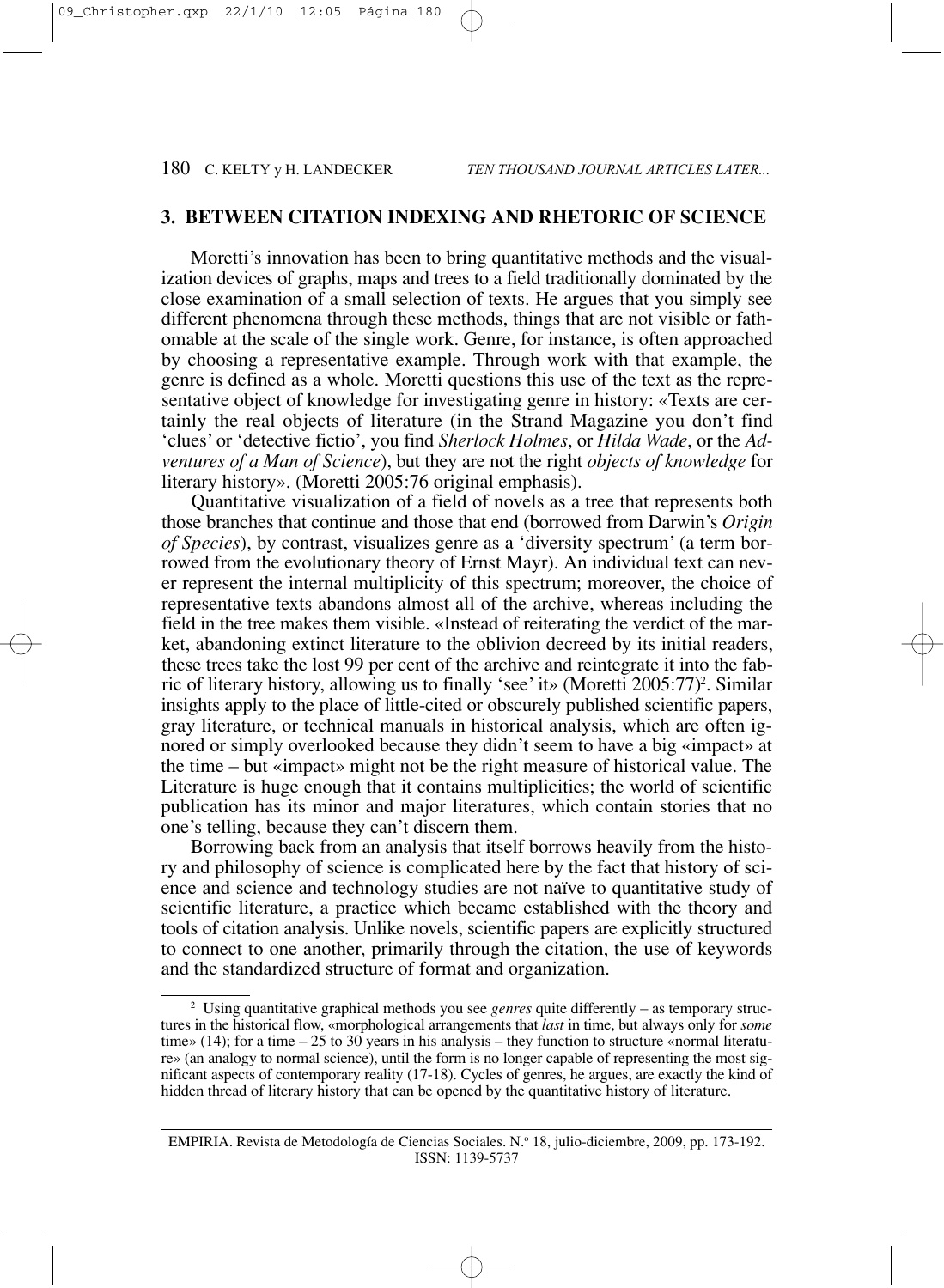Any discussion of working with The Literature as a whole must begin with thinking about what citation analysis and its more recent quantitative companions can – and cannot – offer. Citation analysis begins with Eugene Garfield's work on the Science Citation Index in the 1970s (Garfield 1979), and continues in the 1980s with the growth in «bibliometrics» which saw a brief but intense uptake in Science Studies. Today the field of approaches is quite diverse, and the increasing availability of the scholarly literature on the Internet has extended tools beyond mere citation to include data mining and meta-data harvesting of diverse sorts. Indeed, whereas the field of literary analysis has effectively resisted any large scale application of these quantitative tools to the The Literature, science and technology are by contrast well studied by the fields of bibliometrics, informetrics, scientometrics and the analysis of science and technology indicators generally (Borgman and Furner 2002). While these fields share a filiation with the history of science and science studies broadly, their use in historical or social analysis has remained limited (but cf. Gingras 2009 for a revival).

All of these quantitative approaches can create more and less sophisticated diagrams of the Literature. They are not intended as interpretive tools. Indeed, Garfield noted that in contrast to organization by keyword or subject indexing, «The citation is a precise, unambiguous representation of a subject that requires no interpretation and is immune to changes in terminology (Garfield 1979:?)». For social scientists interested in following citations, «the intrinsic qualities of any given statement» are not of interest, because it is the citation itself that is meaningful. Bibliometric analyses of science in science studies quickly demurred, arguing that citations are in fact not so immune, but can be positive or negative, or perhaps indicate something else entirely. Out of this realization, Latour generated a complete method (in *Science in Action)* of analyzing science as a military contest over the consolidation of a fact, citations being merely one route to follow as claims proceed from conjecture to certainty to tacit knowledge. What is «social» in Latourian technoscience is the *collective* act of making and building associations that force acceptance of a statement as fact(Latour 1988). It was a point that Garfield also made:

> What looked best about a citation index was the diversity of the insights it provided about the literature of a particular subject and the efficiency and stability with which they could be stated. By using author references to index documents, the limited ability of a subject indexer to make connections between ideas, concepts, and subjects was replaced by the far superior ability of the entire scientific community to do the same thing. This meant that a citation index would interpret each of the documents it covered from as many viewpoints as existed in the scientific community (Garfield 1979:9).

Thus it is the index that interprets, not the subject indexer (or, it should be said, the individual scientist). One of the tests that Garfield subjected the SCI to was a comparison between Isaac Asimov's version of the history of the discovery of the helical structure of DNA and one reconstructed using citations: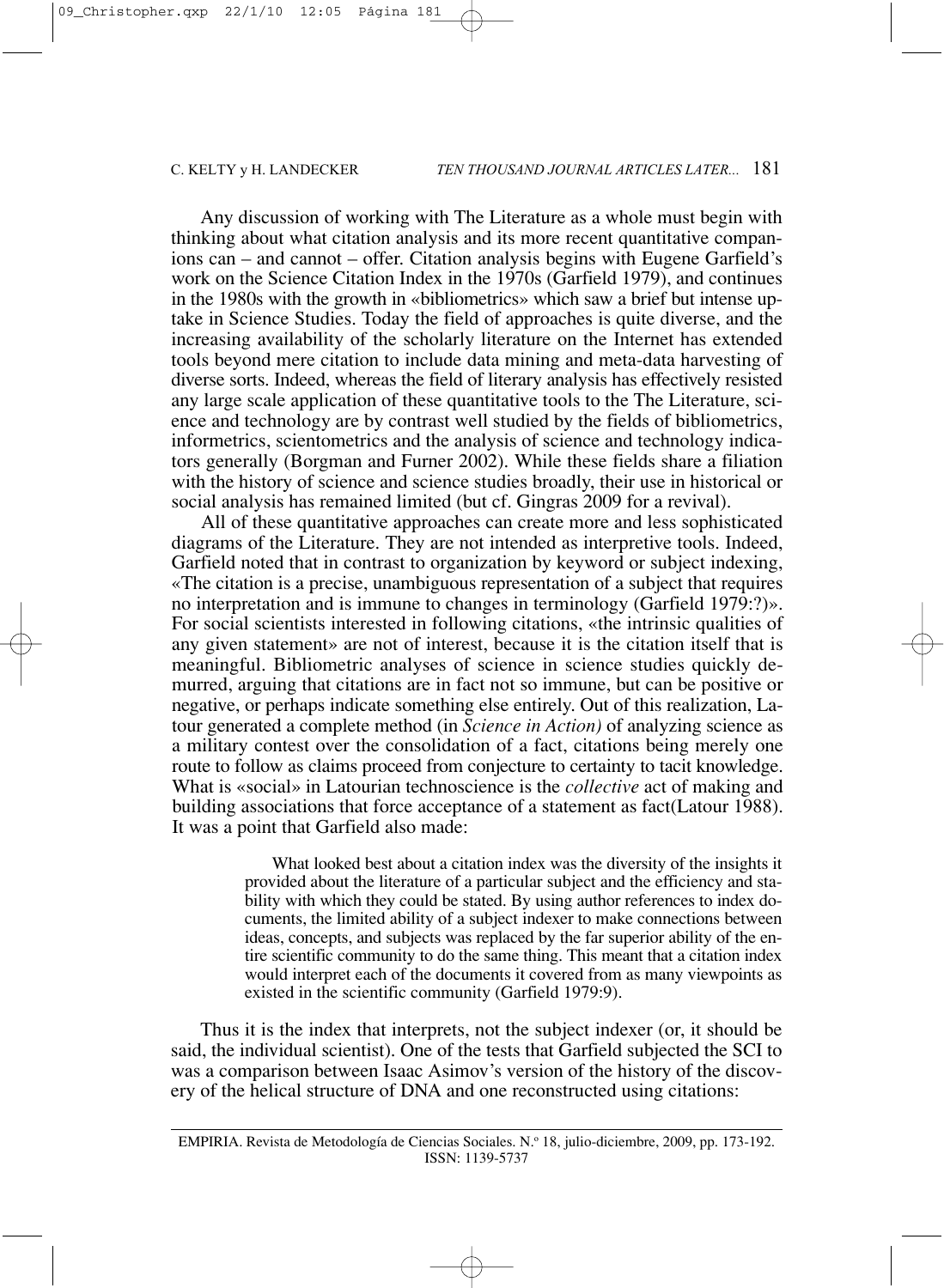The citation analysis did more than just duplicate most of the account that Asimov had put together from a remarkable memory. It also added some insights into what happened by identifying 31 relationships and one event that Asimov did not mention…the relationships that a citation analyses shows among the components of a given body of work correspond very well to the relationships perceived by a scientist of Asimov's rank…a citation analysis can identify significant relationships and events that even a remarkable memory might forget, or that traditional techniques of historical research might miss (Garfield 1979:93).

The citation index not only captured what one («remarkable») brain could, but it was proof for Garfield of the index's distinctiveness that it could go beyond an individual human mind or memory.

Indeed, one of the great insights of citation analysis, and one reason why it is still useful is that it allows us to fathom the communal nature of scientific literature production, the status of science as a collective representation, and it allows us to fathom this collective representation by means other than individual interpretation or memory. In the contemporary language most commonly employed, citation analysis permits us to visualize scientific fields as networks implicit in citation. By making these networks explicit and visualizing them we can begin to analyze science using the «superior ability of the scientific community» to interpret it for us.

Citation Analysis is but one small corner of an increasingly large array of quantitative tools for analyzing texts, scientific and otherwise. Co-word analysis, natural language processing, and statistical analysis of texts can be used to dig into the structure of the language. Data mining is increasingly useful for analyzing the content of texts; the field of bioinformatics, for instance, which has relatively standardized nomenclature for chromosomes, genes, loci, mutations and single nucleotide variations is increasingly incorporated into the laboratory work of scientists through the use of software that maps a genetic sample in a lab to the relevant literature in databases like PubMed. Other tools allow the analysis of the «landscape» of patents and papers in scientific fields by drawing maps of the patent landscape (Aureka). Many of these tools are provided by Thomson-Reuters, the current owner of the Citation Index, and range in both cost and quality depending on the discipline or problem under study. Very few of these tools are likely to be of any extensive use to historians, given their more or less exclusive focus on the very recent and the already-digital. However, some of them may hold opportunities for exploration of The Literature in ways that citation indexing gestures toward. In addition to this, the rise recently of publicly shared bibliographic sysems (CiteULike, Connotea and Zotero) provides both a new set of tools for mapping the literature, and a new mode of attention within which working scientists themselves come to understand the extent of and connections between the literatures they inhabit.

Of course, the great strength of these approaches is also their great shortcoming. Put simply, are they useful if one retains a commitment to interpreta-

EMPIRIA. Revista de Metodología de Ciencias Sociales. N.º 18, julio-diciembre, 2009, pp. 173-192. ISSN: 1139-5737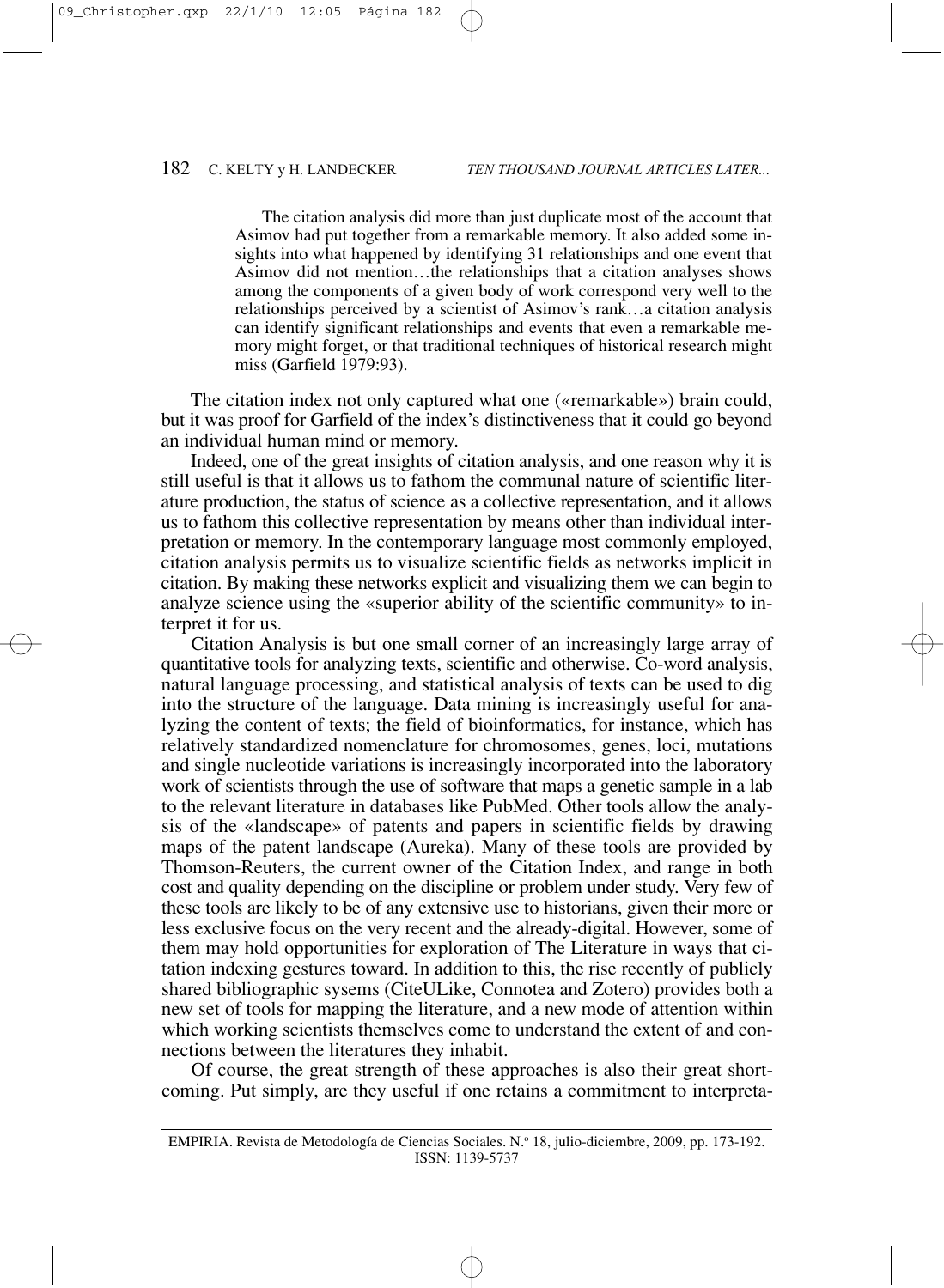tion? In Moretti's discussion of quantitative literary history, discussed above, he admits that the models he presents «share a clear preference for explanation over interpretation; or perhaps, better, for the explanation of general structures over the interpretation of individual texts (Moretti 2005:91)». The point, he says, is not to produce a new reading of this novel or that, «but the definition of those larger patterns that are their necessary preconditions (Moretti 2005:91)». But what if there was some middle ground to explore between the single text and the mass of texts? What if one remained committed to the idea that both scientists and observers of science can make interpretations, of better and worse quality, and that it is only by doing so that one can actually explore the transformation of meaning and significance in science? What if one wanted to go beyond the citation to read the papers in the vast networks generated by citation analysis? How should one then read? Are there reading and research practices for the Literature that combine a kind of topographic exploration of form and precondition, and the interpretative skills more traditionally associated with key papers or canonical texts?

Traditionally, the work of attention to the working of language within scientific activity has been in the realm of rhetoric of science. Rhetoric of science at first glance seems to be the necessary complement to citation indexing, since it is focused on language. Works in rhetoric of science are in general interested in the relationship between language and thinking, how the «structures and options available in language» lead to certain prepared lines of thought or argument (Fahnestock 1999). This has led to more work than anyone knows what to do with on metaphors in science.

There are both sympathies and tensions between the two tools, since rhetorical analysis is also focused on argument and persuasion. The two are alike in their attention to analyzing how scientific papers are effective in drawing and convincing readers. Unlike citation analysis, however, rhetoric is first focused on individual instances of speech or writing. The choice of paper on which to focus the tools of rhetorical analysis is not itself a subject of rhetorical analysis-it is usually pre-determined by other indicators like a paper's already established fame, its centrality in pedagogy, or its exemplariness of some other feature. It is the work of rhetorical analysis to identify general structures of persuasive speech in specific instances. While one can then track patterns of usage across many instances of scientific language, there is no necessary relation between papers. Can one conduct a rhetorical analysis not of a single paper, but of The Literature more generally? What persuasive or argumentative features obtain at the level of a mass of publications, rather than at the level of a single one?

Less formalized than rhetoric of science as technique or method in the history of science and science and technology studies is the practice of close reading. Published literature is extensively treated as «primary source» material alongside archival material and read with close attention, the form of that attention depending on the historian's interest. The grounds for which literature is included in the historian's catchment area for primary documents are often deter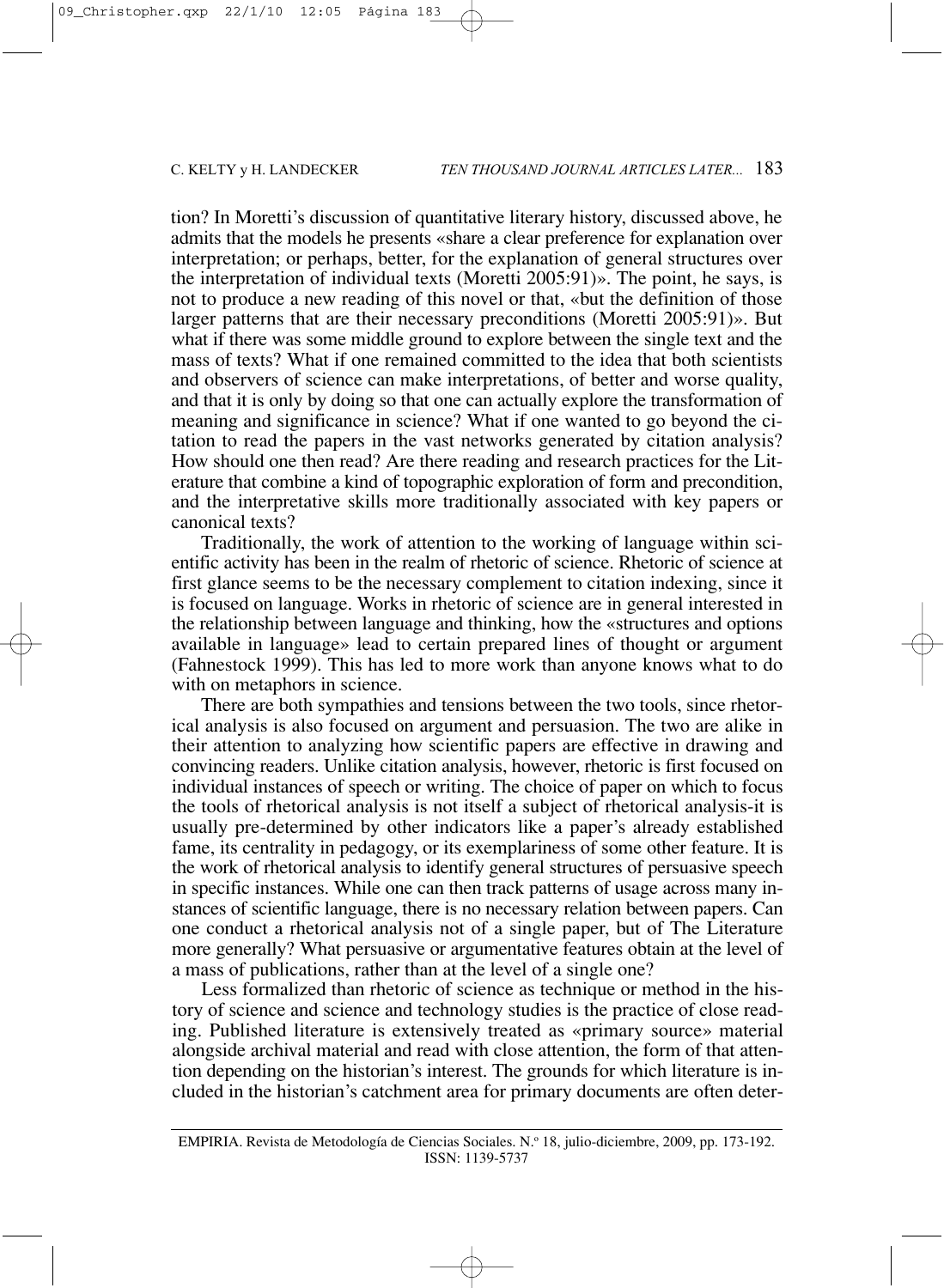mined by assumed categories of relevance – reading everything a certain author wrote or laboratory produced, reading the papers commonly agreed upon as influential for further developments in the field – canonical works or «citation classics», reading along genealogies of pedagogy or mentorship between authors, reading landmark reference works or textbooks that were authoritative sources for large numbers of readers, just to name a few strategies which go more or less articulated in science historians' reflections on their own methods.

Close reading, like the rhetorical analysis of science, chooses texts for reasons that do not reflect their inclusion in a literature-they are important because they are written by a particular author, or are cited most frequently, or are generally included in collections of «key papers.» One cannot «close read» ten thousand papers, to be sure, but can one pay a similar kind of close attention to The Literature as such? It is to this question that we turn in the final section.

#### **4. THE LITERATURE AS INFORMANT**

Thus we have three impulses feeding into an approach to the Literature, but their interrelation is not self-evident: (1) a commitment to the necessity and productivity of doing highly specific empirical work on the general – working at the level of the mass of publication as well as the individual instance, (2) a revived interest in the tools of citation analysis and more recent quantitative tools that give us interesting access to the collective representations of large numbers of scientific contributors, and (3) the insights of rhetoric of science or close reading, which give us tools of close attention to language and persuasion. This final section of the paper is dedicated to a re-imagination of the space between quantification and interpretation, at the intersection of the micro and the macro with large volumes of scientific publications, an approach we think of as The Literature as Informant.

One way to understand this thing, the Literature, is by analogy with the work of ethnographers. In much of socio-cultural anthropology, the central strategy of ethnography is to identify one or a few key informants; these informants are particularly valuable not because one observes what they do, or who they are, but because they themselves have a map of the culture, and an understanding of social norms, rules and processes which the ethnographer can use as a template through which to observe and probe the social reality around him or her. Key informants are essentially really good (native) anthropologists, and this accounts in part for why many in the field now refer to them as consultants or collaborators.

Typically,in the anthropology or sociology of science, one would treat the scientist or engineer as the informant for a given field of scientific or technical practice. But what we are proposing is to do the reverse: treat *the Literature as informant*. This deliberate anthropomorphization is intended to upend the assumption of people as the privileged carriers of culture and the authoritative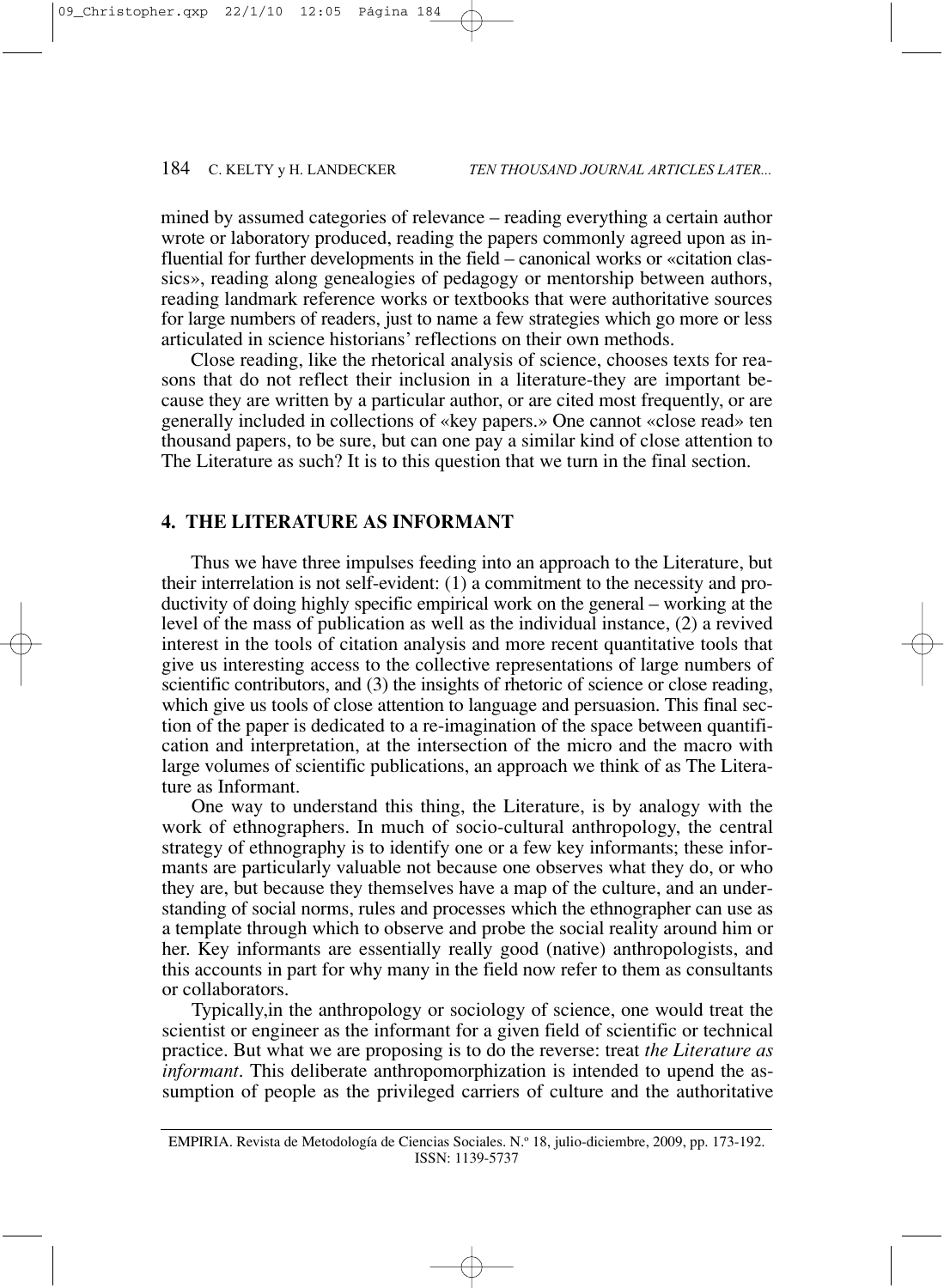maps of that culture. Here we suggest instead starting with the *body* of the Literature that through analysis can lead to the scientists, not the scientists to the literature. Often in ethnographic or historical work there is an assumption that interviews and archives are somehow closer to reality than published papers, and it is therefore more authentic, or at least more recognizable as *research*, to have accessed the experience of the person, or documents not processed for public consumption. Published papers are, as they say, *secondary* sources, except for those select key ones singled out for primary status and close, careful reading. In our proposal, the body of published Literature is the primary informant and the interviews and archival material are secondary instances of the individual processing of that literature.

From our own experience, we see (at least) three specific modes of ethnographic reading made possible by this imagination of the Literature as the work to be engaged. All of these modes are possible with single texts, but take on different dimensions when done at scale and informed by the quantitative tools of working at the large scale: (1) following narratives of material action, (2) attention to emplotment, and (3) attention to problematizations.

*Narratives of material action.* With citation indexing (and data mining more generally) on the one hand and rhetoric of science on the other, one is stuck between a mode of understanding the Literature either as a dynamic, networked and quantifiable mass phenomenon or as a disconnected but patterned welter of statements; between a materialist method in which only the quantifiable citations or links matter and an idealist method in which it doesn't matter what scientists are actually doing. Both methods are focused on *argumentation*. Or to put in the language of the philosophy of science, both are methods focused on the *context of justification* at the expense of the *context of discovery* (Fagan 2007). The Literature, however, might actually be more important as part of the latter than the former. This is most visible in the ways materials and methods sections become the medium of both discovery and justification. This is especially true of the life sciences, as Fagan demonstates, when the elaborate setting out of the methods in all their glorious and seemingly impenetrable detail is both a description of the experiment and an implicit stating of the argument. A particular configuration of tools, materials, living organisms and inscriptions itself becomes a kind of *statement* in response to other statements of similar form throughout The Literature. One can think of it on analogy with citation practices: scientists «cite» not only other papers, but specific methods and materials for accomplishing an experiment or staking a claim about life. Thus, if one is interested in the intrinsic qualities not necessarily of any one paper, but in the intrinsic qualities of the conversation happening among them, then it is necessary to observe The Literature not as a debate but as a *depiction*.

In the case of cell fusion, for instance, the Literature can be productively read for how it depicts human action on matter. For all the attention in history of science on the importance of material practices, there remains the inescapable fact that much practice is described in textual form – far from being a paradox, or a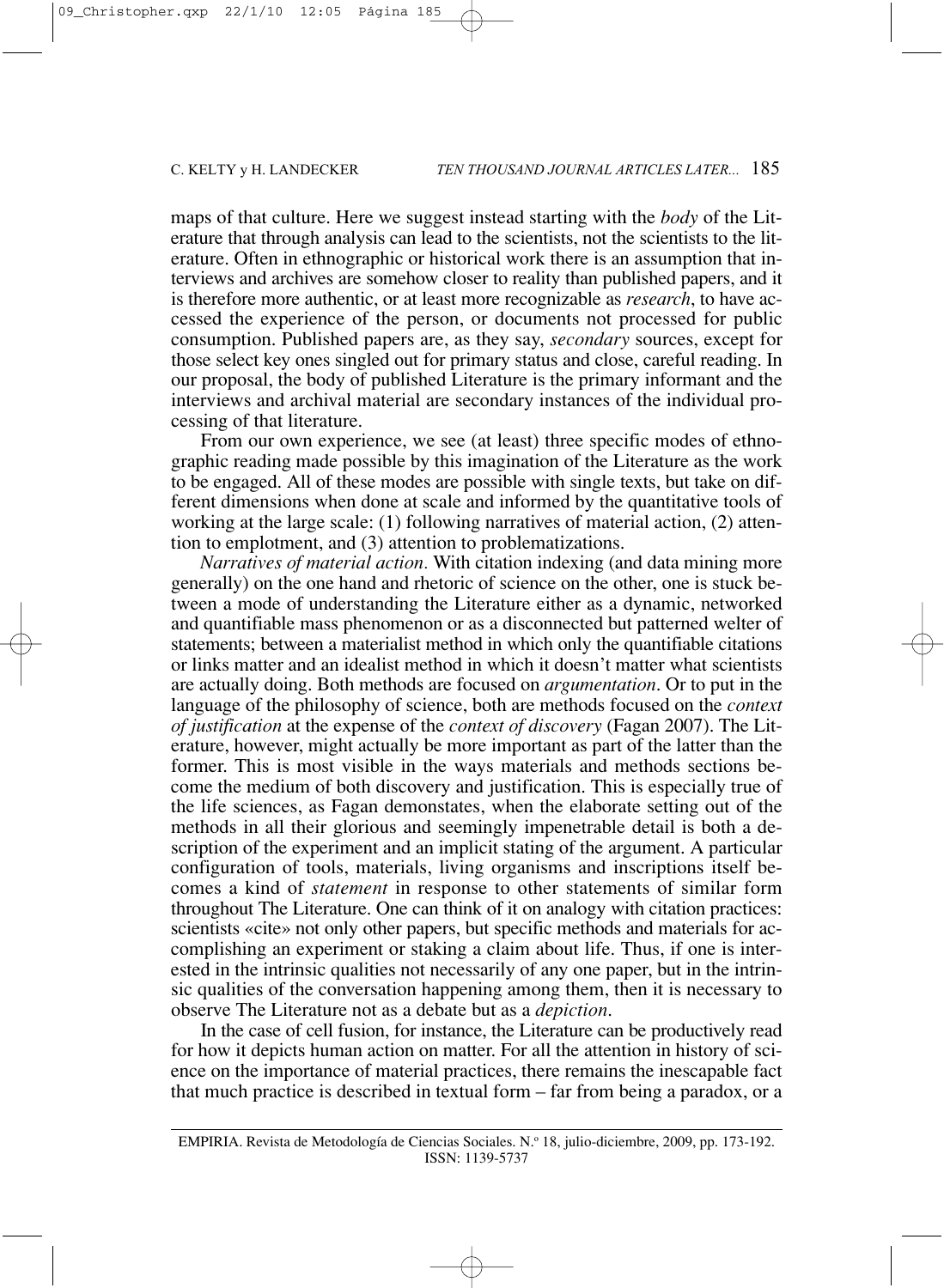difficulty, it means that one can *read for practice*; one can even imagine an intellectual history of practice, as practices and their assumptions contain concepts of how humans should act upon the natural world<sup>3</sup>. Quantitative tools can be used to map the movement of techniques carried out under the sign of hybridization, with citational patterns compared to other modes of connection – word usage, co-authorship or co-publication, geographical location, model organism, material specimen or experimental system; these tools can also track shifts in scientific attention and production. As discussed above, representation of publication subsets as trees rather than citational lineages can show those things that appeared and disappeared, allowing one a sense of what perished as well as what led to other developments. These maps can then produce subsets of literature in which the materials and methods sections can be closely read, not necessarily for the content of any one paper, but for the conversation happening between them. It is important to reiterate that it is the concept of working on the Literature as an entity with its own dynamics that go well beyond simple citational connection. The methods and materials sections of these papers depict patterns of practice that develop and move at a scale beyond individual action, but do not necessarily map onto citation practices. Quantitative methods used in a comparative manner, are only the beginning, but they are still essential because they allow the comprehension of movement at scale.

A similar case can be made in the story of computer science, where the Literature depicts new configurations of logic and matter; it gives form to logical abstractions both in new modes of representation (state diagrams or cellular automata, for instance) and in new modes of expression (algorithms programmed in software)-all of which are borrowed or «cited» in a similar fashion. This act of depiction, it is worth repeating, is never in just one paper, but in the conversation among many. In the case of computer science, quantitative methods can identify patterns in the choice of formalisms, the borrowing of terminology and in some cases, the type of software and operating systems forming the basis of the work, but interpretation is necessary to read for the conversation, as these things are very rarely explicit in the papers themselves-and often it is the surprising forms of borrowing that are either not clear (or not systematic) simply in the citational patterns which are the most interesting.

*Reading for the plot*. Historical or interpretative approaches developed for scientific literatures of the nineteenth century and before do not necessarily become defunct with the rise of the journal article, although it may become harder and harder for the humanistically-inclined scholar to see the nine-page article «The Histone H3 Lysine 27-Specific Demethylase Jmjd3 is Required for Neural Commitment» or «A heuristic for the Stacker Crane Problem on trees which is almost surely exact» as *literary* in the same way as the still eminently readable texts of Thomas Huxley or the writings of Pascal.

<sup>&</sup>lt;sup>3</sup> For the phrase «intellectual history of practice» we are indebted to Charis Thompson.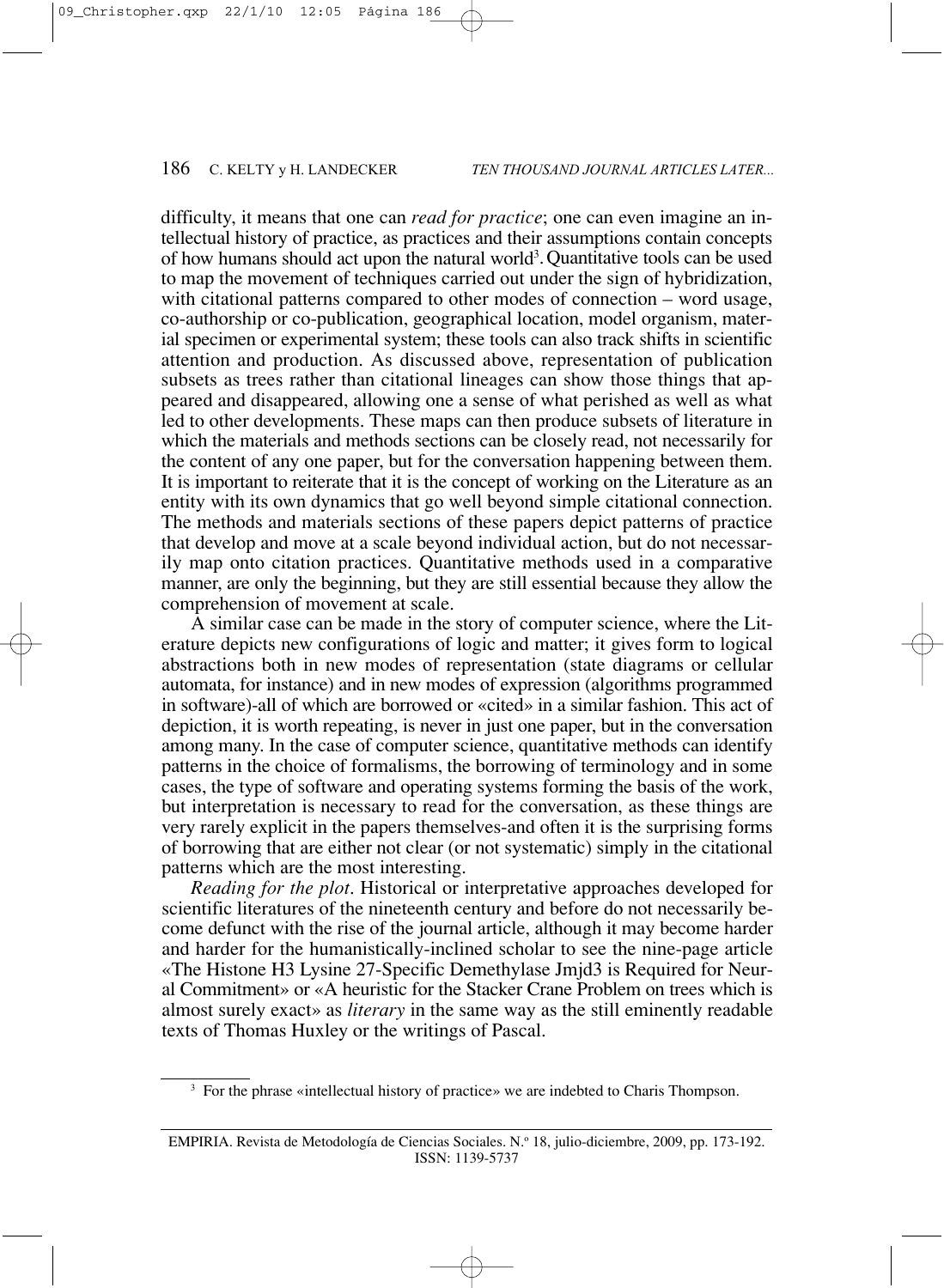However, once we re-imagine the Literature as an entity alive with internal conversation, with cross-referencing and foreshadowing, with patterns of attention and elision, can some of the approaches developed with books be productively transposed and transformed for use with this differently scaled corpus? If one takes the collective expression, the mass of literature as «the work» to be analyzed, we might better appreciate a multitude of papers as a work of scientific observation, practice and theory analogous to the *Origin of Species*, i.e. a synthetic work with particular emplotment and narrative structures visible in it. Clearly this deliberate anthropomorphization cannot be approached with the concept of the individual «author». The Literature in science begins to look more like a Hollywood studio film, which can nonethelss be read with the tools of literary analysis.

Gillian Beer, in her groundbreaking work on Darwin, nineteenth century evolutionary narrative in fiction, and science and fiction more generally has argued that «fundamental narrative hopes and fears may be renewed and reshaped by the implications of current scientific theories», and urges readers to look for them in literary form, not explicit content: «these reinterpretations of significant story may be expressed in the ordering of narrative rather than declaring themselves in the language of the text (Beer 1996:185) $\frac{1}{2}$ . In fact, she says, they may be figured in *disarrangements* of forms of storytelling. This insight goes for scientific literature as much as for fiction. Reading across a large number of journal articles for emplotment can give one a better sense of the emergence and disappearance of disciplines, styles of reasoning or collective projects related to national goals or th. commercialization of science.

*Attending to problematization*. All research articles pose themselves as contributions to problems larger than the article itself. The definition, implicit or explicit of the problem to which each article is conceived as a (partial) solution is perhaps least visible in the citations, since the more accepted certain theoretical paradigms or modes of work become, the less necessary it is to cite specific cases. Problematization can also an interpretive act on the part of the analyst: looking for ways in which articles array themselves around a particular problem to be solved in the future, as well as looking for ways that articles reinterpret past work as a resource for new problems. This is particularly clear in the case of the development of computer science in the 1950s, when many of the most important articles pitched themselves as solutions to one kind of problem, but were picked up subsequently as resources for very different problems. McCulloch and Pitts famous article «A Logical Calculus of Ideas Immanent in Nervous Activity» is a most illustrative case-explicitly posed as an attempt to model the structure of the human brain, it was re-oriented by Von Neuman for the construction of a computer, by Stephen Kleene for the creation of an algebra of recursive

<sup>4</sup> Gillian Beer, «Translation or Transformation?» in *Open Fields: Science in Cultural Encounter*, p. 185.

EMPIRIA. Revista de Metodología de Ciencias Sociales. N.º 18, julio-diciembre, 2009, pp. 173-192. ISSN: 1139-5737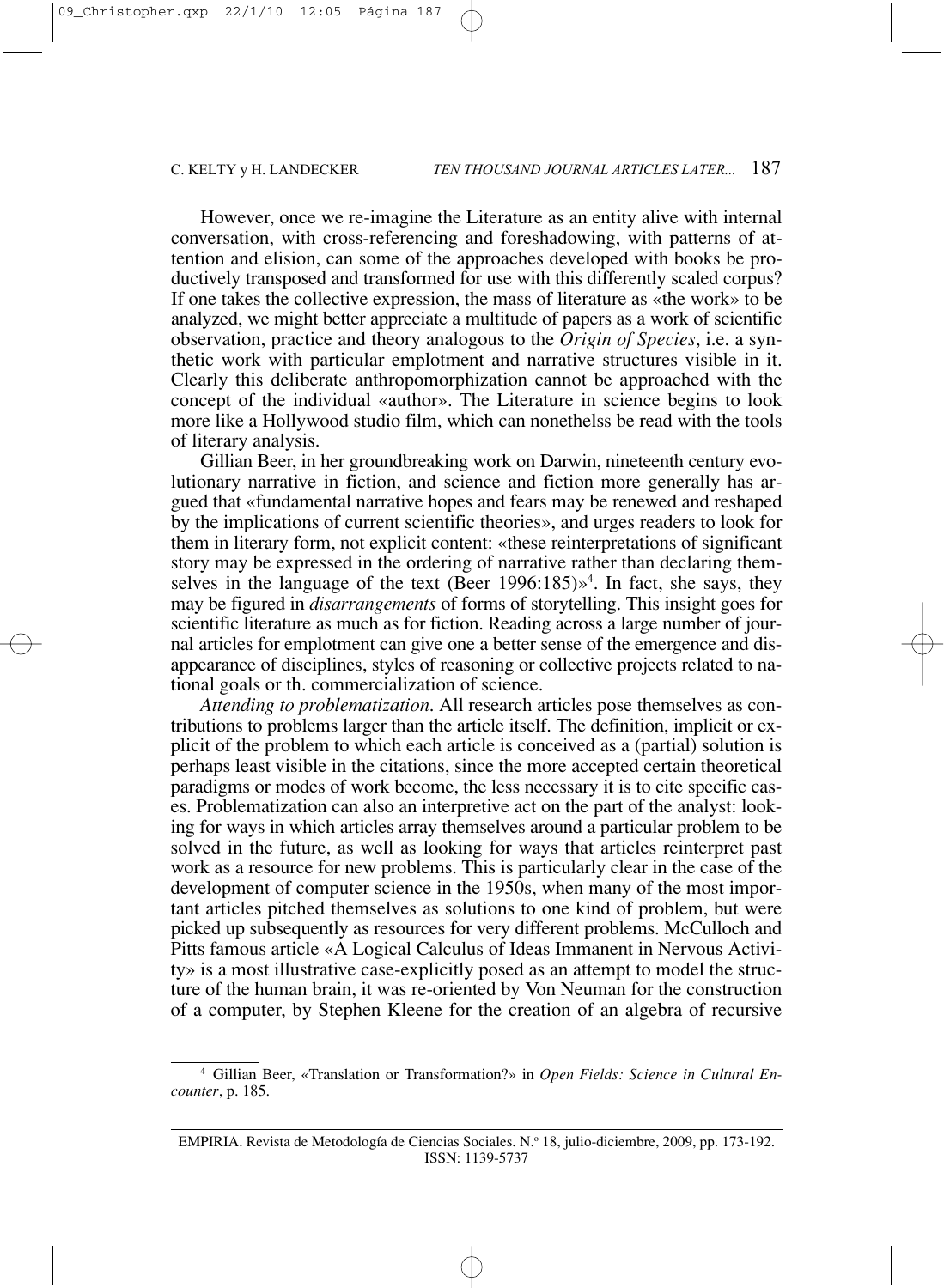functions, by the field of «Neural Nets» as a technique for solving problems, and by cybernetics as an emblem of interdisciplinary creativity. This small scale example can be recapitulated at the large scale, as in the case of cell fusion, where the characterization of this era of cell fusion as a profound rethinking of hybrity is a problematization posed by the analyst to make sense of a body of research otherwise seen by contemporary scientists as merely prologue to genetic engineering or monoclonal antibodies. Reading for problematizations can be understood, perhaps, as a contribution to historical epistemology in an era when reading practices, and hence definintions of understanding, must confront the massive amount of literature being produced in the 20<sup>th</sup> century.

#### **5. CONCLUSION**

These three modes of approaching The Literature could be supplemented by many others, derived perhaps from questions already clear in the history of science. Such an approach can equally be of value in terms of how to find and approach scientists for interviews. Scientists today live inside The Literature. It is their milieu, their culture, and it is what in many ways gives meaning to the details of what they do. Some scientists have partial and narrow understandings of The Literature, and are primarily concerned with their small part of it. Others have a more synoptic view. Asking scientists for a map of The Literature might be seen as one kind of interpretation or reading of the literature as a work. Especially for more contemporary work, «reading» may be more a practice of checking in with PubCrawler during morning coffee and browsing the abstracts brought up by a certain set of pre-decided keywords<sup>5</sup>.

Returning to scientists or engineers with multiple readings of the Literature in hand can also provide a good ethnographic starting point for a conversation, a probe of the way scientists today see the literature of the past or present, and a way to challenge them on their own interpretations of how their work is emplotted within changing fields and disciplines, or how it relates to different problematizations. To take yet another example, recent ethnographic and science studies work on the fields of nanotechnology and synthetic biology could benefit from careful analysis of the literature in these fields and its reconfigurations in response to funding, new challenges or threats, discourses of risk and responsibility, or demands for solutions to new problems from clean energy to pharmaceuticals.

At one level what we propose here is simply a demand for a historical, or historicizing version of quantitative research which goes beyond simple models

<sup>&</sup>lt;sup>5</sup> PubCrawler is a free online service that alerts subscribers to new database entries to PubMed and GenBank that match their research interests. A subscriber enters a set of research interests upon signing up, and gets a daily message about new additions to these databases that match them. There are many similar automated «alerting» services now available for different databases, news sources, and disciplines.

EMPIRIA. Revista de Metodología de Ciencias Sociales. N.º 18, julio-diciembre, 2009, pp. 173-192. ISSN: 1139-5737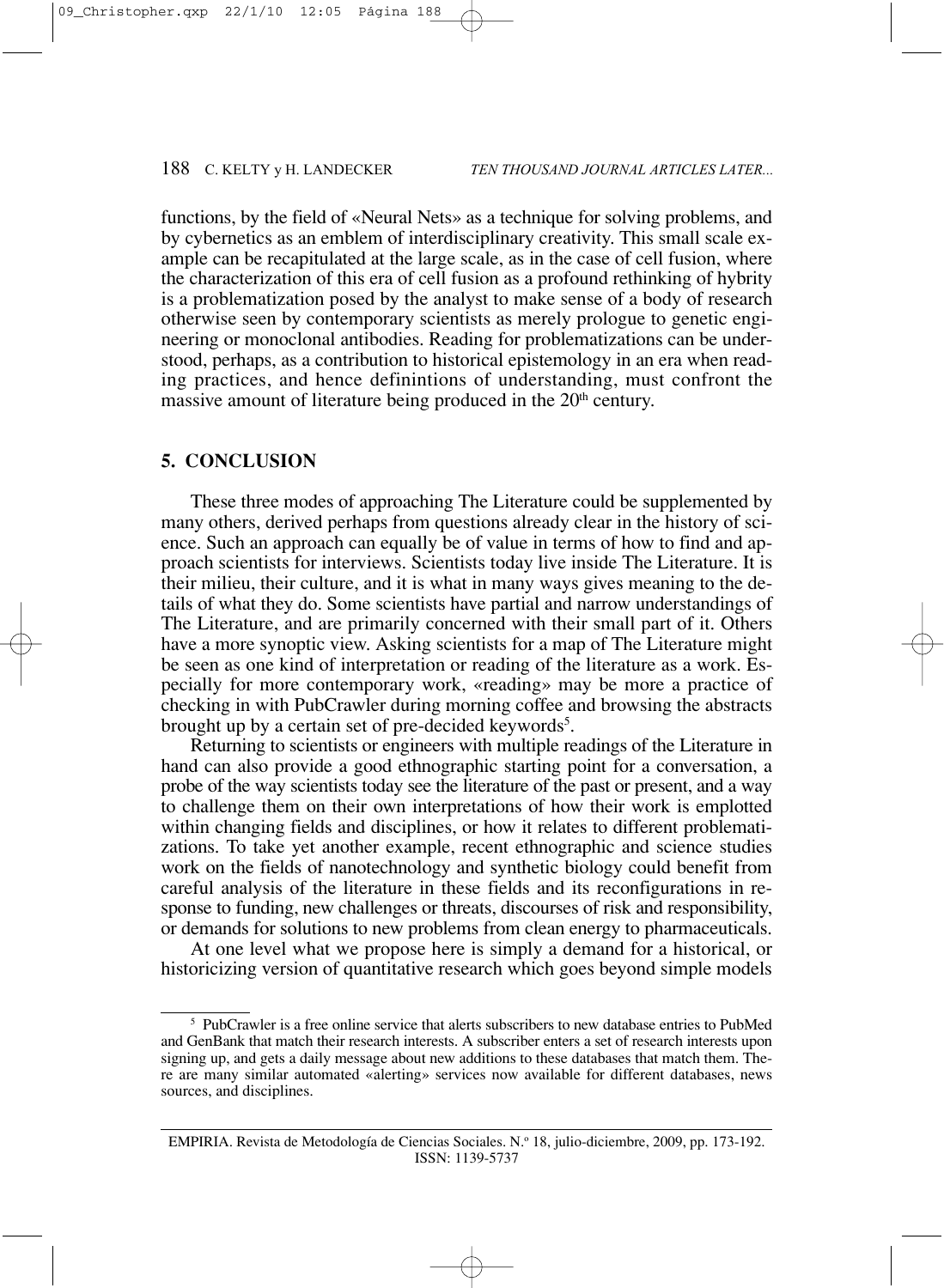of growth or transition. The Literature contains (necessarily partial) accounts of what people did and how they did it which are repeatedly re-interpreted by scientists, engineers and others who observe it. The Literature can be mined not just for data, but for narratives of material action, taking the whole mass of The Literature as «the work» to be analyzed. Such an approach necessarily demands interpretive skills: one must delimit the literature in a meaningful way (the field of cell fusion cannot be defined only by those papers which claim to be about cell fusion, and yet it cannot include everything); one must understand the difference in concepts, not only in terminology (i.e. cellular automata and cell fusion have nothing to do with each, or if they do, it must be something more than the terminology in use); one must understand not just biographical and institutional contexts for The Literature, but conceptual and technical contexts as well.

In short, there is interpretive work to be done on the *mass* not only on the individual level. We have no *Origin of Species* for the 20<sup>th</sup> century, but with the insight of citation indexing and a feeling for interpretation, one can better appreciate a multitude of papers in The Literature as an analogous work of biological observation, practice and theory.

The work of analysis in the two stories that open this paper is impossible without the insights of citation indexing because it demands an approach to the literature as a work of collective representation. Similarly, rhetorical analysis is useful in understanding some aspects of the articulation of this new hybridity such as its relationship to more traditional sexual breeding. However, an anthropology of science, or a history of science, that aims beyond the case study demands a different relationship to the literature than these two tools provide by themselves. An ethnographic sensibility for the literature allows interpretation back into the space opened by citation indexing, and adds an awareness of material practice to analysis afforded by rhetoric of science. It gives new meaning to the idea of sitting down with the literature, situating individual scientists as secondary sources as, alongside the ethnographer, they too process the mass of literature that forms their intellectual and practical environment.

#### **REFERENCES**

- BEER, Gillian (2000): *Darwin's Plots: Evolutionary Narrative in Darwin, George Eliot, and Nineteenth-Century Fiction, 2nd Ed*. Cambridge, UK: Cambridge University Press.
- BEER, Gillian (1996): *Open Fields: Science in Cultural Encounter*. Oxford [England]: Clarendon Press.
- BLAIR, Ann (2004): «An Early Modernist's Perspective». *Isis* 95:420-430.
- BORGMAN, Christine L., and Jonathan Furner (2002): «Scholarly communication and bibliometrics». *Annual Review of Information Science and Technology* 36:2-72.
- BUSH, Vannevar (1945): «As We May Think». *The Atlantic*, 176(1): 101-108.
- CAMERON, Brian (2005): «Trends in the Usage of ISI Bibliometric Data: Uses, Abuses, and Implications». *Portal: Libraries and the Academy* 5:105-125.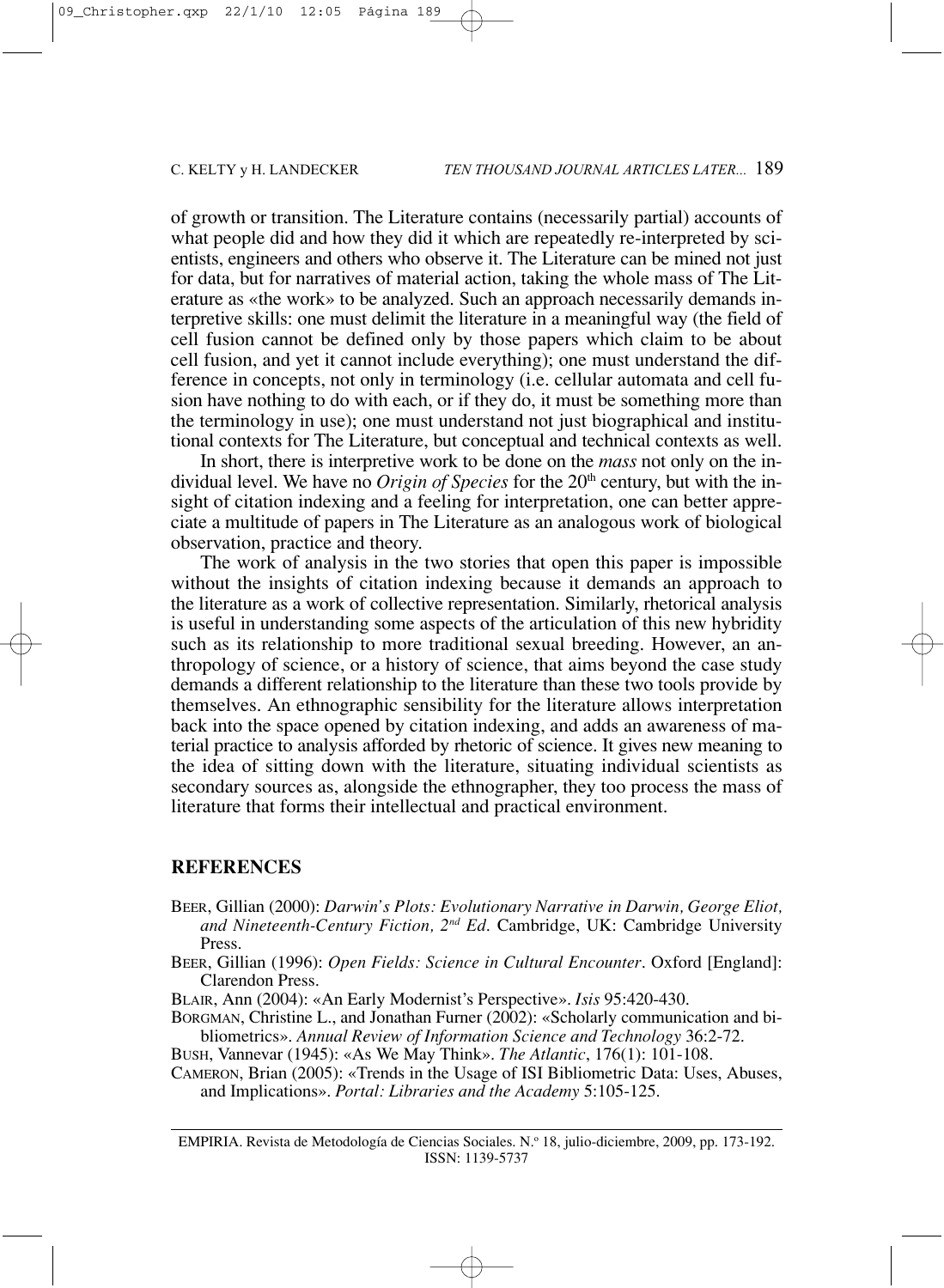- COJA-OGHLAN, Amin, Sven O. KRUMKE, and Till NIERHOFF (2006): «A heuristic for the Stacker Crane Problem on trees which is almost surely exact». *Journal of Algorithms* 61:1-19.
- COLLIER, Stephen J., Andrew Lakoff, and Paul Rabinow (2004): «Biosecurity: Towards an Anthropology of the Contemporary». *Anthropology Today* 20:3-7.
- CREAGER, Angela, Elizabeth Lunbeck, and M. Norton Wise (2007): *Science Without Laws: Model Systems, Cases, Exemplary Narratives*. Princeton: Princeton University Press

DASTON, Lorraine (2004): «Taking Note(s)». *Isis* 95:443-448.

- DE SANTA, F., M. TOTARO, E. PROSPERINI, S. NOTARBARTOLO, G. TESTA, G. NATOLI (2007): «The History H3 Lysine-27 Demethylase Jmjd3 Links Inflammation to Inhibition of Polycomb-Mediated Gene Silencing». *Cell* 130: 1083-1094.
- FAGAN, Melinda B. (2007): «The search for the hematopoietic stem cell: social interaction and epistemic success in immunology». *Studies in History and Philosophy of Science Part C: Studies in History and Philosophy of Biological and Biomedical Sciences* 38:217-237.
- FAHNESTOCK, Jeanne (1999): *Rhetorical Figures in Science*. New York: Oxford University Press.
- GARFIELD, Eugene (1979): *Citation Indexing-Its Theory and Application in Science, Technology, and Humanities*. New York: Wiley.
- JOHNS, Adrian (2000): *The Nature of the Book: Print and Knowledge in the Making*. 1st ed. University Of Chicago Press.
- KELTY, Christopher. «Logical Instruments: Regular Expressions, Artificial Intelligence, and Thinking about thinking». in *Towards an Archaeology of Artificial Intelligence*, edited by Stefano Franchi and Francesco Bianchini. En prensa.
- KELTY, Christopher, and Hannah Landecker (2004): «A Theory of Animation: Cells, Lsystems, and Film». *Grey Room*:30-63.
- LANDECKER, Hannah (2007): *Culturing Life: How Cells Became Technologies*. Cambridge, MA: Harvard University Press.
- LATOUR, Bruno (1988): *Science in Action: How to Follow Scientists and Engineers through Society*. Cambridge, MA: Harvard University Press.
- MACKENZIE, Donald A (2001): *Mechanizing Proof: Computing, Risk, and Trust*. Cambridge, MA: MIT Press.
- MAHONEY, Michael (2002): «Software as Science Science as Software.» in *History of Computing: Software Issues*. Springer Verlag.
- MCCULLOCH, Warren S. and Walter Pitts (1943: «A logical calculus of the idea immanent in nervous activity». *Bulletin of Mathematical Biology* 5: 115-133.
- MORETTI, Franco (2005): *Graphs, Maps, Trees: Abstract Models for a Literary History*. London: Verso.
- RABINOW, Paul (2003): *Anthropos Today: Reflections on Modern Equipment*. Princeton: Princeton University Press.
- SECORD, James A. (2000): *Victorian Sensation: The Extraordinary Publication, Reception, and Secret Authorship of Vestiges of the Natural History of Creation*. Chicago, Ill: University of Chicago Press.
- TOPHAM, Jonathan R. (2004): «A View from the Industrial Age». *Isis* 95:431-442.
- WISE, M. Norton, ed. (2004): *Growing Explanations: Historical Perspectives on Recent Science*. Duke University Press.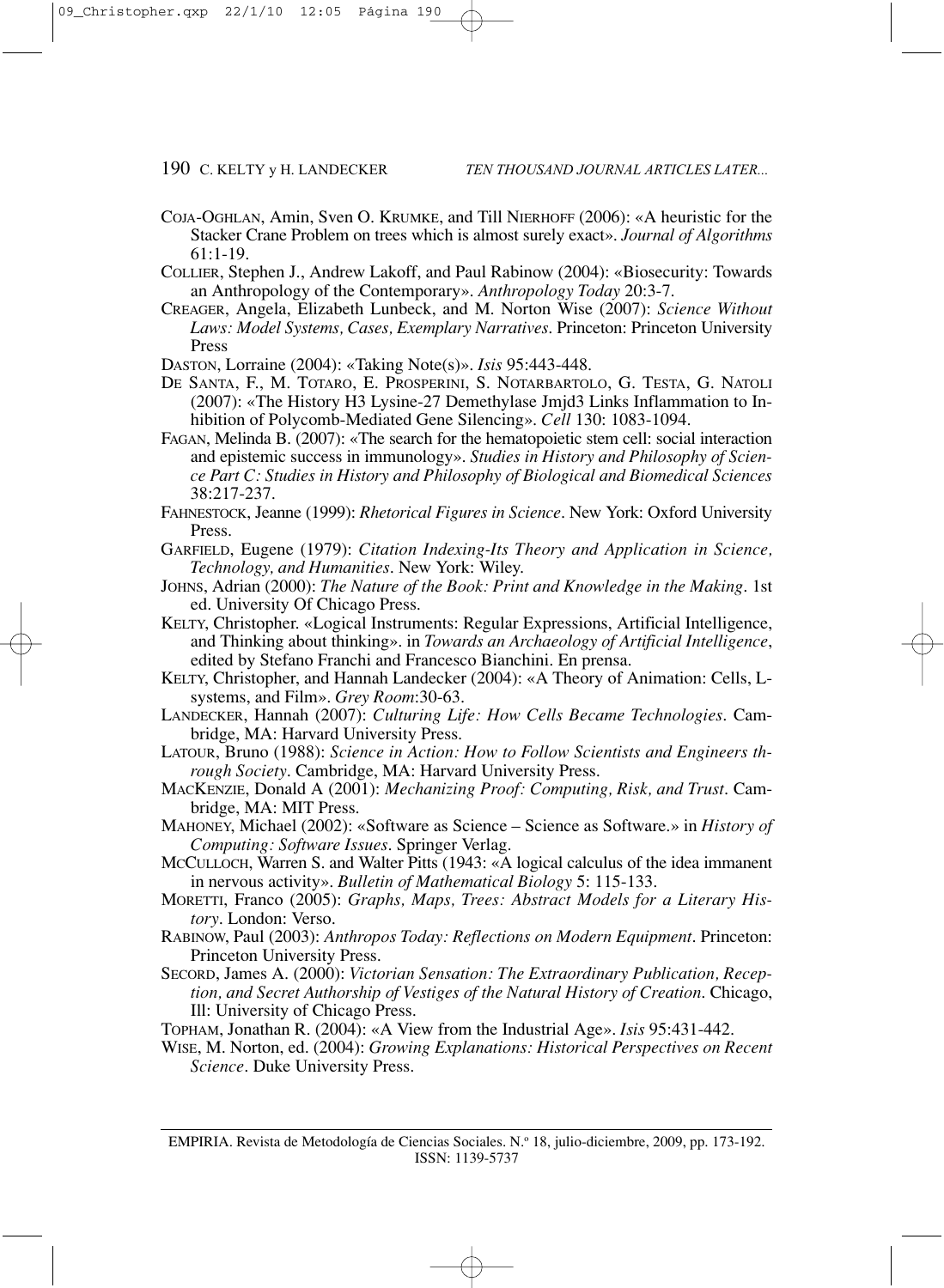#### **RESUMEN**

El artículo explora las dificultades que, para la historia de la ciencia y la tecnología del siglo XX, supone la lectura de un gran número de artículos científicos. Se argumenta que hay tensión entre dos estrategias distintas: la lectura en detalle de los artículos clave y el análisis de citaciones y otros métodos automáticos de rastrear la literatura. El desafío que supone alternar estos dos métodos y la necesidad de mantener una aproximación interpretativa cuando nos enfrentamos a una extensa literatura (miles o decenas de miles de artículos) pueden ser abordados aproximándonos a la literatura científica como si de un informante se tratara, en el sentido antropológico. Caracterizamos a la literatura científica como capaz de describir el cambio en los conceptos y en las prácticas científicas y técnicas. El artículo explora esta estrategia y propone centrarse en asuntos tales como los materiales y métodos (y las prácticas que conllevan), así como en los problemas a los que éstos contribuyen o intentan solucionar.

#### **PALABRAS CLAVE**

Historia, ciencia del siglo XX, metodología, análisis de citación, retórica científica, interpretación.

#### **ABSTRACT**

This paper explores the difficulties of reading large numbers of scientific papers when doing the history of 20th century science and technology. It argues that there is a tension between two modes: that of close reading of key papers and that of citation analysis and other automated modes of mapping the literature. The challenge charting between the two and of maintaining an interpretive approach when confronted with a large body of literature (thousands, or tens of thousands of papers) can be met by approaching The Literature as a kind of informant in the anthropological sense. We characterize the literature here as something which can depict the movement of scientific and technical concepts and practices. The paper explores this approach, and suggests ways to track such things as materials and methods sections, the mode of emplotment they employ and the problemetizations they propose or participate in.

#### **KEYWORDS**

History, 20th century science, methodology, citation analysis, rhetoric of science, interpretation.